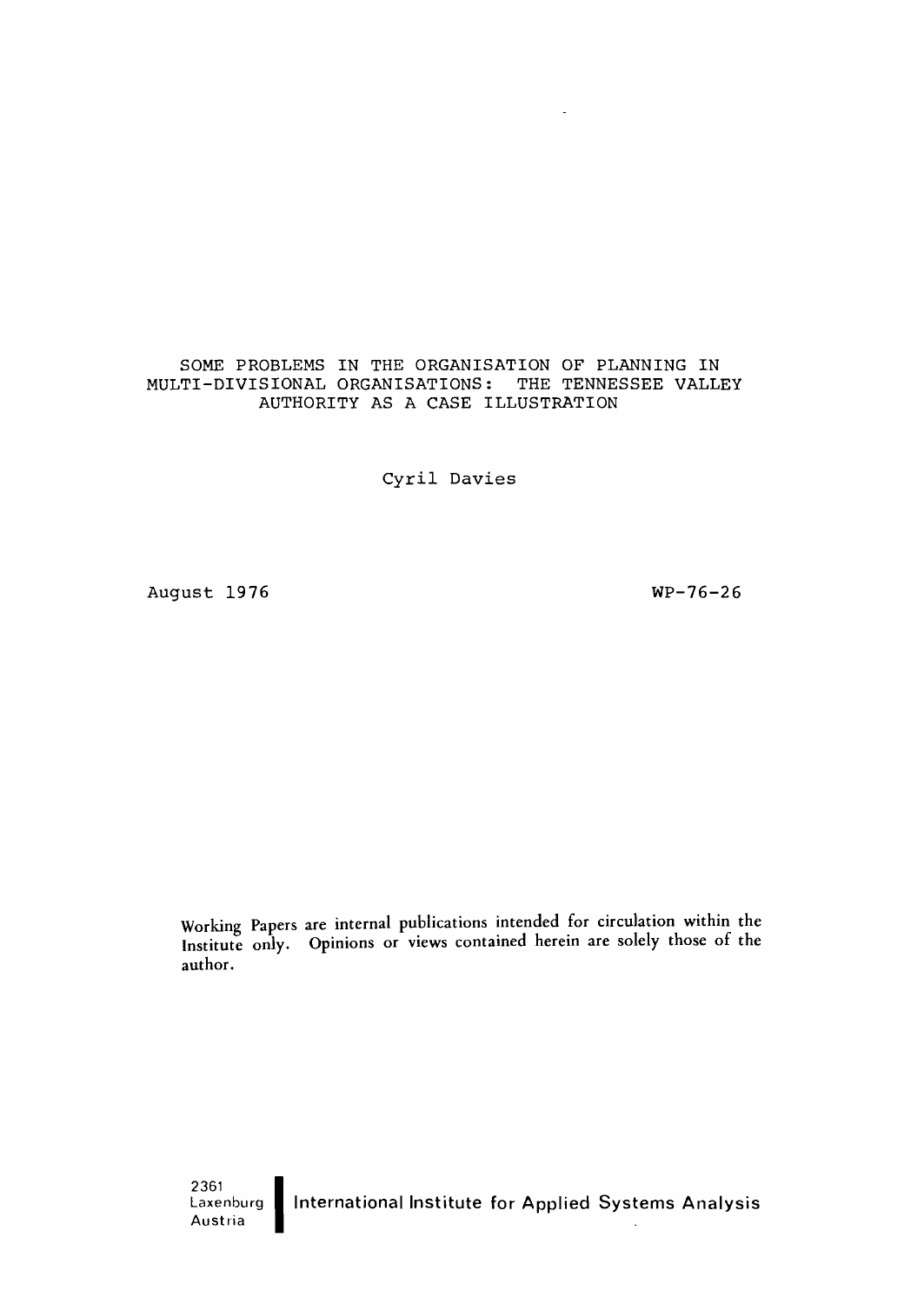$\epsilon$  $\star$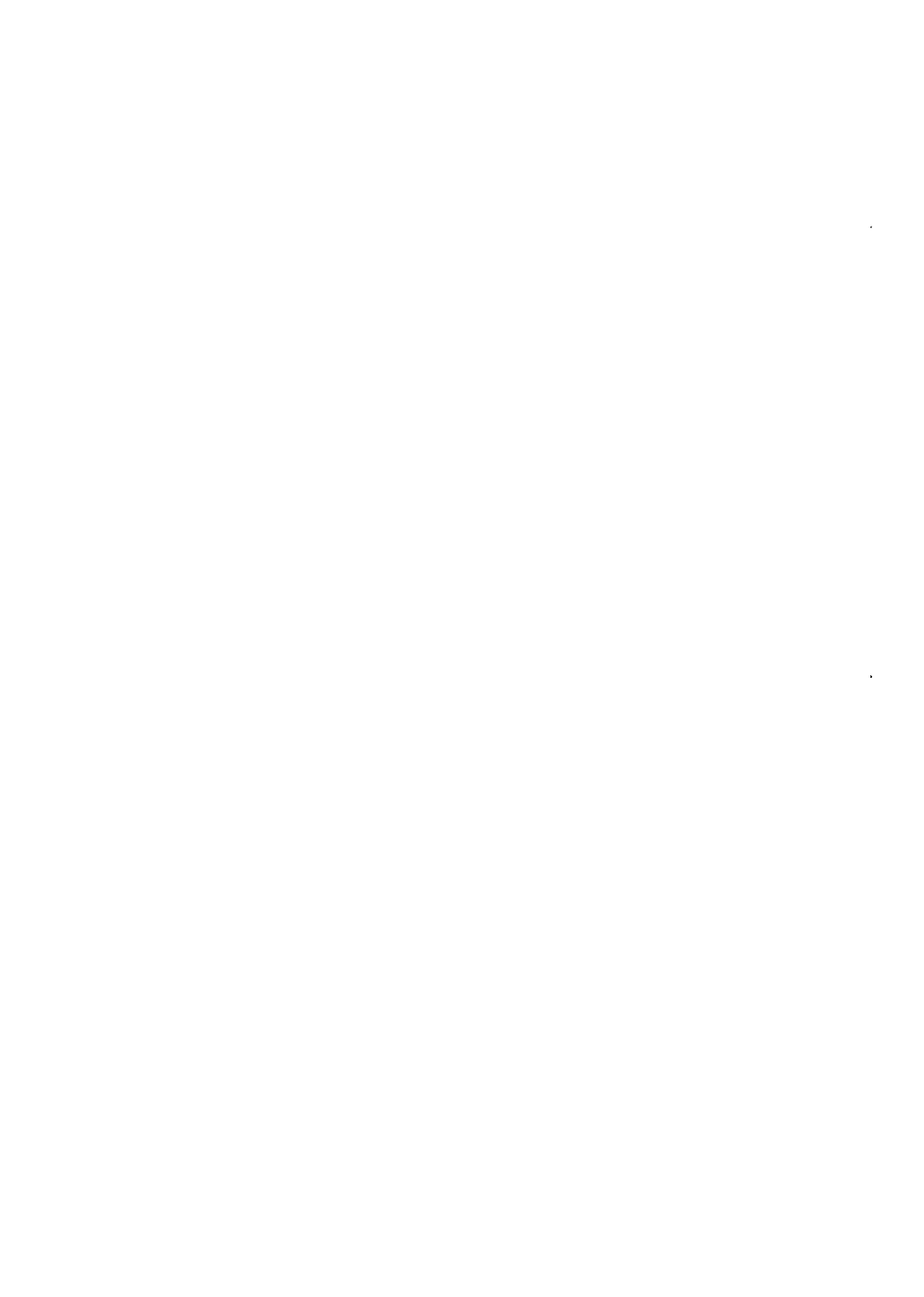# SOME PROBLEMS IN THE ORGANISATION OF PLANNING IN MULTI-DIVISIONAL ORGANIZATIONS: THE TENNESSEE VALLEY AUTHORITY AS A CASE ILLUSTRATION

## 1. INTRODUCTION

This paper is concerned with the organisation of planning activities in large organisation. Planning is an essential activity that must be carried out by all organisations if they are to continue to exist in the real, unstatic world. However, the organisation of planning may take many different forms, from the use of large centralised planning units to <sup>a</sup> largely informal, unspecialised activity carried out at many organisational levels.

The main thesis of this paper is that there exist particular definable and qualitatively measurable factors that determine in any particular case the organisation of planning that will be most suitable. The centre of interest here is on problems which are peculiar to divisionalized structures, in which each division has a planning function which feeds into a planning function for the corporate whole. It is hypothesised that where the situations facing each of the divisions would lead naturally to the adoption of different forms of planning, pressures exist forcing them towards similar forms. In this circumstance one or more of the divisions will find itself with <sup>a</sup> poorly adapted system. At the corporate level difficult trade-offs will need to be made between maladaptation in one part of the organisation as against some other part.

Much of the paper is concerned with discussion of a theoretical nature characterising different ways of organising planning and the factors determining the suitability of one mode rather than another. However, the ideas are tested against the experiences gained from study of the Tennessee Valley Authority. The field work on the TVA was carried out by <sup>a</sup> team of IIASA scientists during 1975. The study was a wide ranging one covering management practices, strategy formulation, planning, use of models, environmental management and organisation structure. The information used here draws especially on the findings of study related to organisation structure and planning. [1]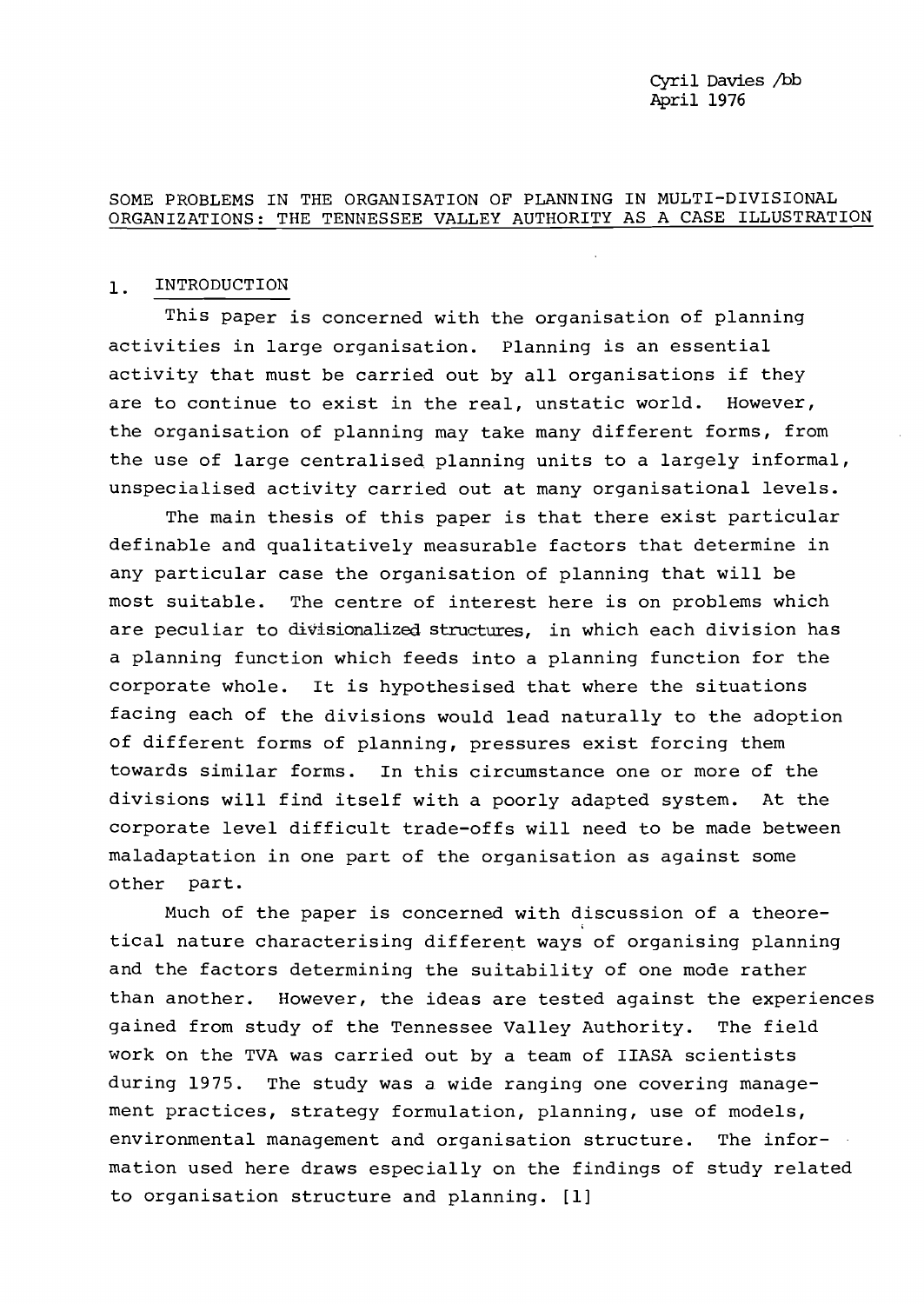In some papers on planning a somewhat narrow view has been taken. Planning has been equated with the formal procedures and methods followed in producing a 'plan' - a document which outlines allocation of resources between activities for <sup>a</sup> defined period ahead. This approach has sometimes supported statements to the effect that in particular organisations planning does not exist, or is hardly developed. According to the approach adopted here such statements arise because of <sup>a</sup> confusion between the essential function of planning and <sup>a</sup> particular way of organising that function.

We assume here that continued survival is <sup>a</sup> fundamental objective of almost all organisations. (Possibly, exceptions may be found where an organisation is set up to deal with some transient problem and does not intend to survive longer than the solution of that problem.) However, since no organisations can expect to exist in an unchanging world where their resources and demands for their outputs remain constant, organisations need to examine and choose between future options and take decisions consistent with that chosen option. The planning function is the process of searching for possible future alternatives which meet the organisations objectives, and elaborating these to support necessary current decisions about the future. Where a future alternative involves many different activities, the process of planning must take <sup>a</sup> holistic view, and consider the interactions of these activities one upon the other. This is integration and it is an essential part of the planning process. Planning may be carried out formally or informally, use or not use special techniques and may or may not be carried out by a specialised department.

In essence we are viewing planning not as an organisational form, but as an organisational function. This view follows the cybernetic model of organisation proposed by Beer [2], although we do not here follow Beer in adopting this model as <sup>a</sup> unique model for viable organisation. Also we include in the process of planning the formation of planning links between divisions of <sup>a</sup> corporation rather than distinguishing this as <sup>a</sup> coordination function. Section <sup>3</sup> of this paper identifies two completely contrasting ways of organising the planning function.

 $-2-$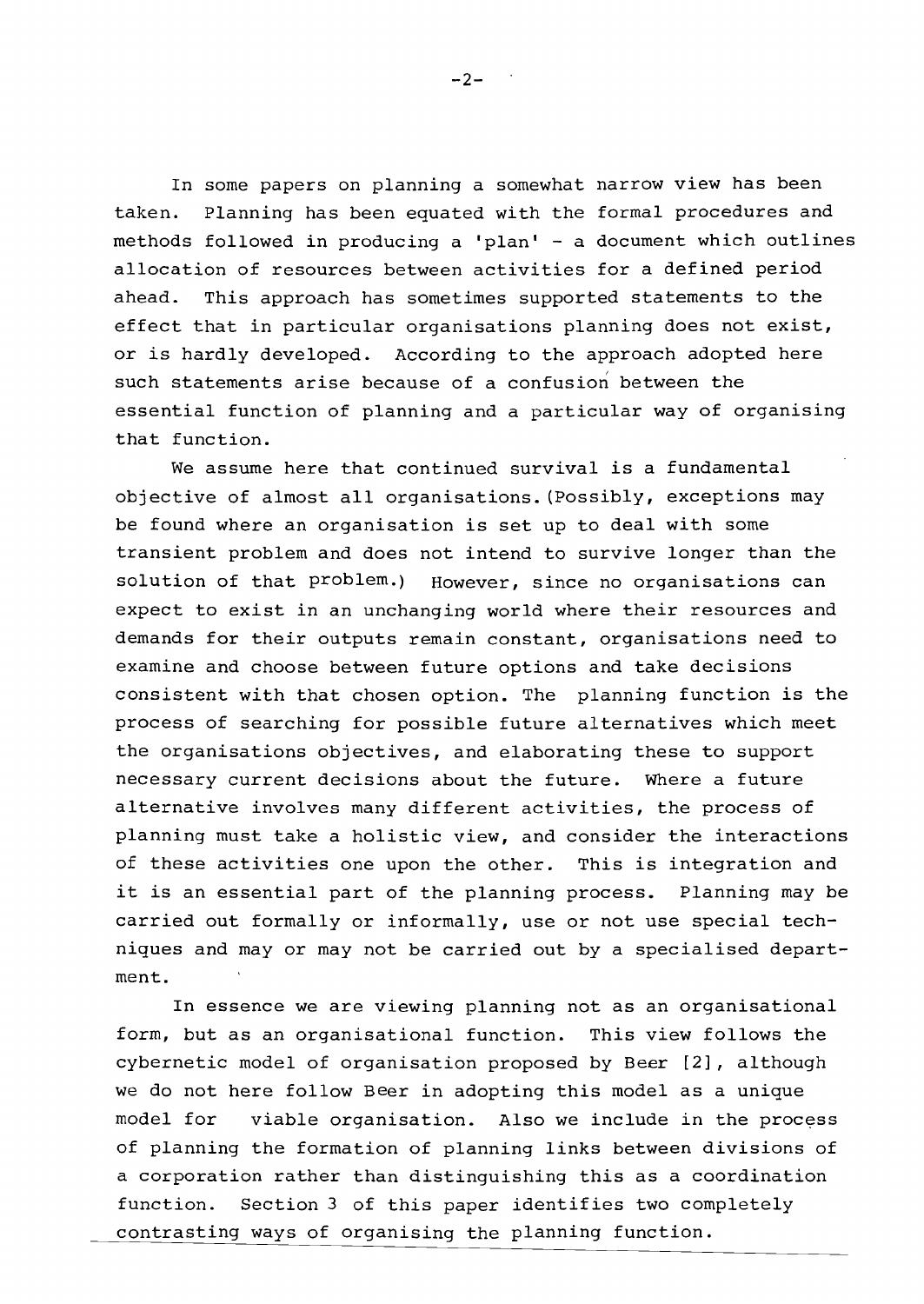<sup>A</sup> basic proposition of the paper is that the organisation of planning most suited to a case depends upon two factors, referred to as technology and environment. These factors, whilst defined in many different ways, have been prominent in recent work on organisation structure. Whilst environment of an organisation has generally been related to planning, technology has not. Section <sup>2</sup> of this paper provides an explanation of how we are using the terms. Because our interest is with multi-divisional structures the environment is broken down into the external-tothe-corporation environment (which is what is generally meant by environment in organisation studies) and the corporate environment, i.e. the environment of anyone division which is composed purely of other divisions. Some new conceptual ideas are presented for understanding the corporate environment.

To the extent that technology and environment can be taken to influence structure and procedures than for multi-divisional structures we have to recognise the possibility of <sup>a</sup> new problem. Where technology and environment vary over parts of a corporate structure, they may require varying organisational responses which could threaten the integrity of the corporate structure as a whole. Section <sup>4</sup> elaborates this. It seems that this aspect has remained generally unrecognised in the literature. An important exception is work by Lawrence and Lorsch [3], but they were dealing with <sup>a</sup> rather different situation to that described here.

By drawing on the ideas contained in the discussion of planning, technology and environment some specific propositions are proposed and are tested against the experience of the Tennessee Valley Authority. However, problems met transcend this particular case. For example, they seem equally relevant to cases arising in the field of regional development where one is dealing with <sup>a</sup> multiorganisation rather than elements of a single organisation, and they indicate gaps in scientific knowledge about organisation performance. These matters are discussed in the final section of this paper.

## 2. TECHNOLOGY AND ENVIRONMENT

2.1. Technology - Since the publication of Woodward's pioneering studies [4] showing that organisational structure in

-3-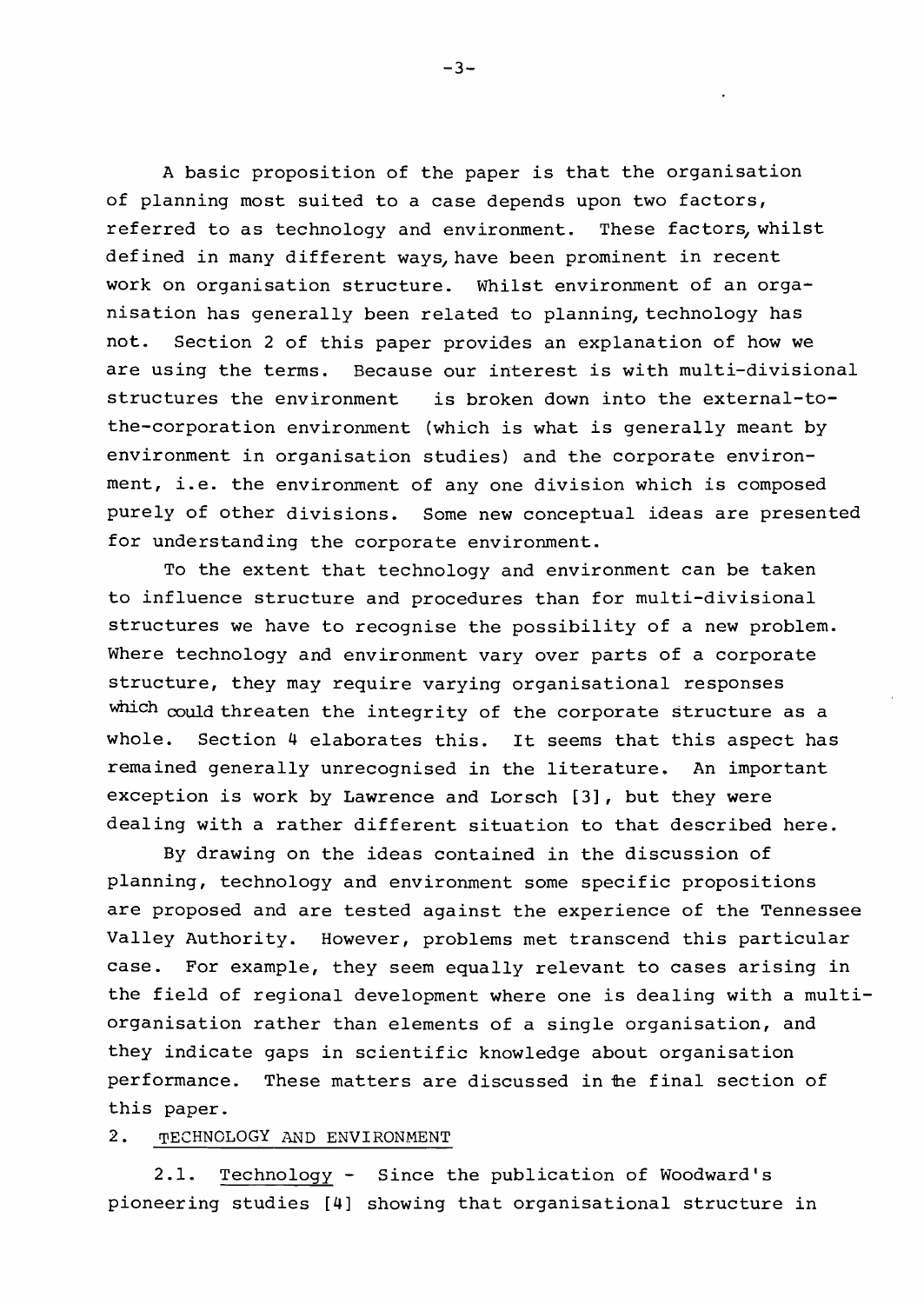<sup>a</sup> sample of industrial firms was best explained by considering the nature of the work process, many studies have sought to relate technology to structure. This work has been both concerned with extending the concept of technology beyond a narrow technological concept based on workflow, and with producing more easily definable and measurable concepts of technology. Perrow [5] was largely influential in extending the concept and applying it outside of the industrial sphere. He did this by relating technology to the level of routiness an employee meets in his job. Complex technology then becomes associated with lack of routines or uncertainty in <sup>a</sup> process, be it administrative or industrial. The concept of technology used here adopts this general approach but we follow Woodward in viewing technology as the property of a system rather than as operating on an individual level (re-Perrow)

According to the view taken here a process follows a simple technology when pre-programmed rules govern the relationships of the elements of the process one to another and when rules also exist to deal with exception situations. <sup>A</sup> complex technology allows the application of no such rules, or to the extent that such rules occur they are invalidated by an abundance of exception situations. In short, individuals in a complex technology will find themselves with low routiness, high uncertainty and perhaps spending much time searching for appropriate actions.

There is an explicit equation here of the technology of <sup>a</sup> process with its modelability. The ultimate in simple technology is where the whole process is modelable; for the extreme complex technology no part of it is. The interesting implication here is that technology is not an absolute measure but depends on the state of knowledge of the process. As understanding of <sup>a</sup> process increases so its technology (if this understanding is applied) becomes more simple. Landing man on the moon using wholly automated systems is a very simple technology task; where a human pilot has to be involved, the technology is considerably more complex.

2.2. Environment - In some sense our concept of technology characterises the internal space of an organisation. To characterise the external space we immediately become concerned with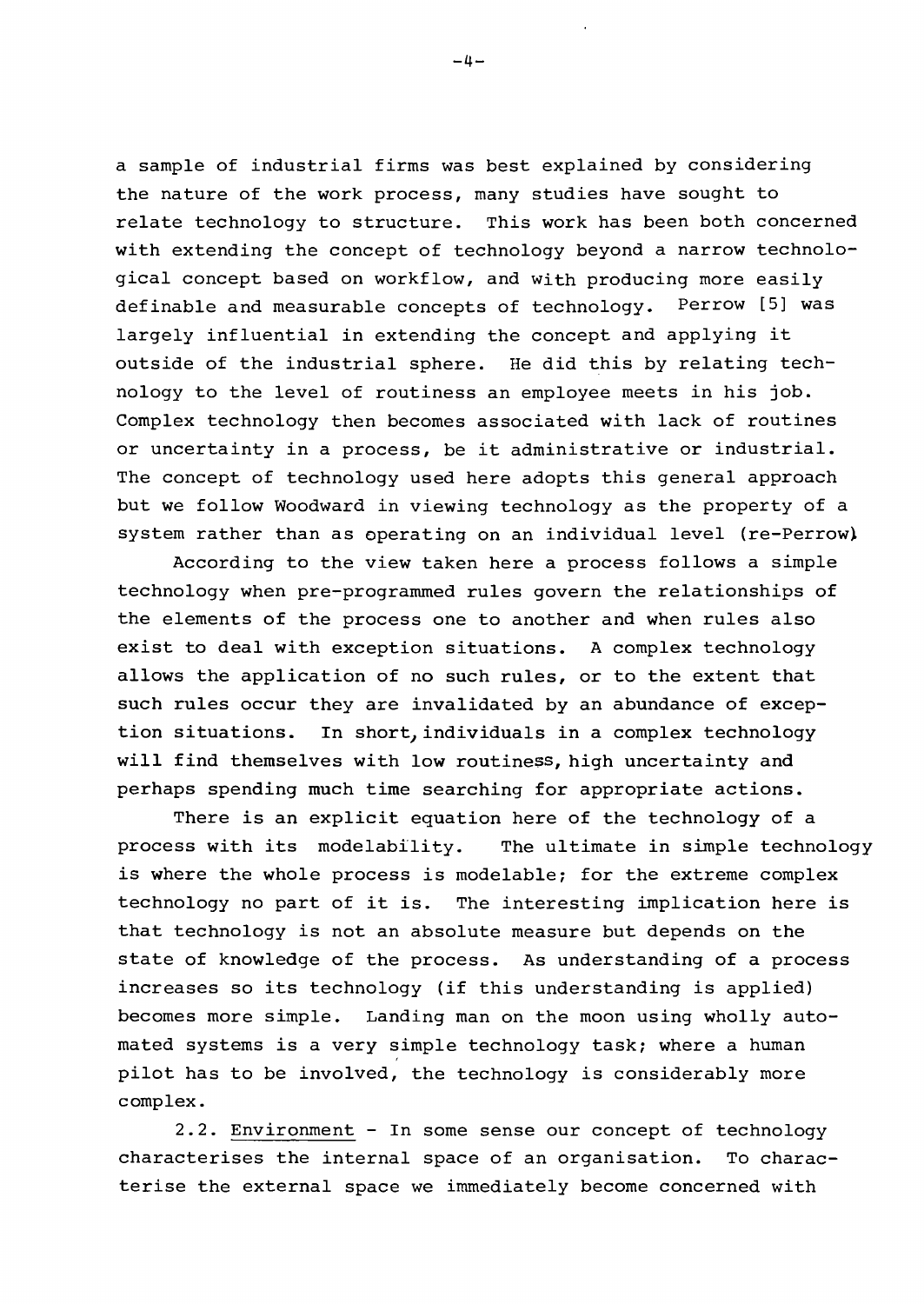environment. For the division of an organisation (or more generally a sub-system) there are two different relevant environments - the corporate environment (including other sub-systems of the same system), and the external-to-the-corporation environment. These two environments are worth considereing seperately because of the differences in degrees of control that can be exercised over them. The rules operating in the corporate environment are defined largely by the centre.

2.2.1. External environment - As with technology the influence of environment on organization has been the object of many studies but there is no generally accepted typology of organisational environments. A recent review article [6] drawing on recently published works suggests a typology which distinguishes 64 types of organisational environment. These 64 arise from <sup>a</sup> combination of 16 general environmental characteristics with <sup>4</sup> environmental movement characteristics. The 16 environmental characteristics are made up of combinations of the four binary categories: complex/noncomplex, routine/non-routine, organised/disorganised, directly affecting/indirectly affecting. An enquiry into the nature of these categories suggests that they can all be contained within <sup>a</sup> reasonably wide definition of complex/non-complex. Here we characterise <sup>a</sup> complex environment as one that can take many states, each different state requiring <sup>a</sup> particular organisational response. Hence the organisation needs to maintain some significant level of effort monitoring its environment. Using this general notation of complexity the various other concepts referred to are not seperate dimensions, rather they characterise the sorts of conditions that may be expected in complex or non-complex environments. For example, we may expect that where the environment is non-routine (in the sense that it adopts states which cannot be dealt with by routine procedures of the organisation), where it is disorganised (in the sense that the entities with which the organisation must interact are nor organised into <sup>a</sup> few groups), and where the environment is indirect (in the sense that the organisation has reduced possibility for control over it), then we would expect to find <sup>a</sup> complex environment· Hence, this

 $-5-$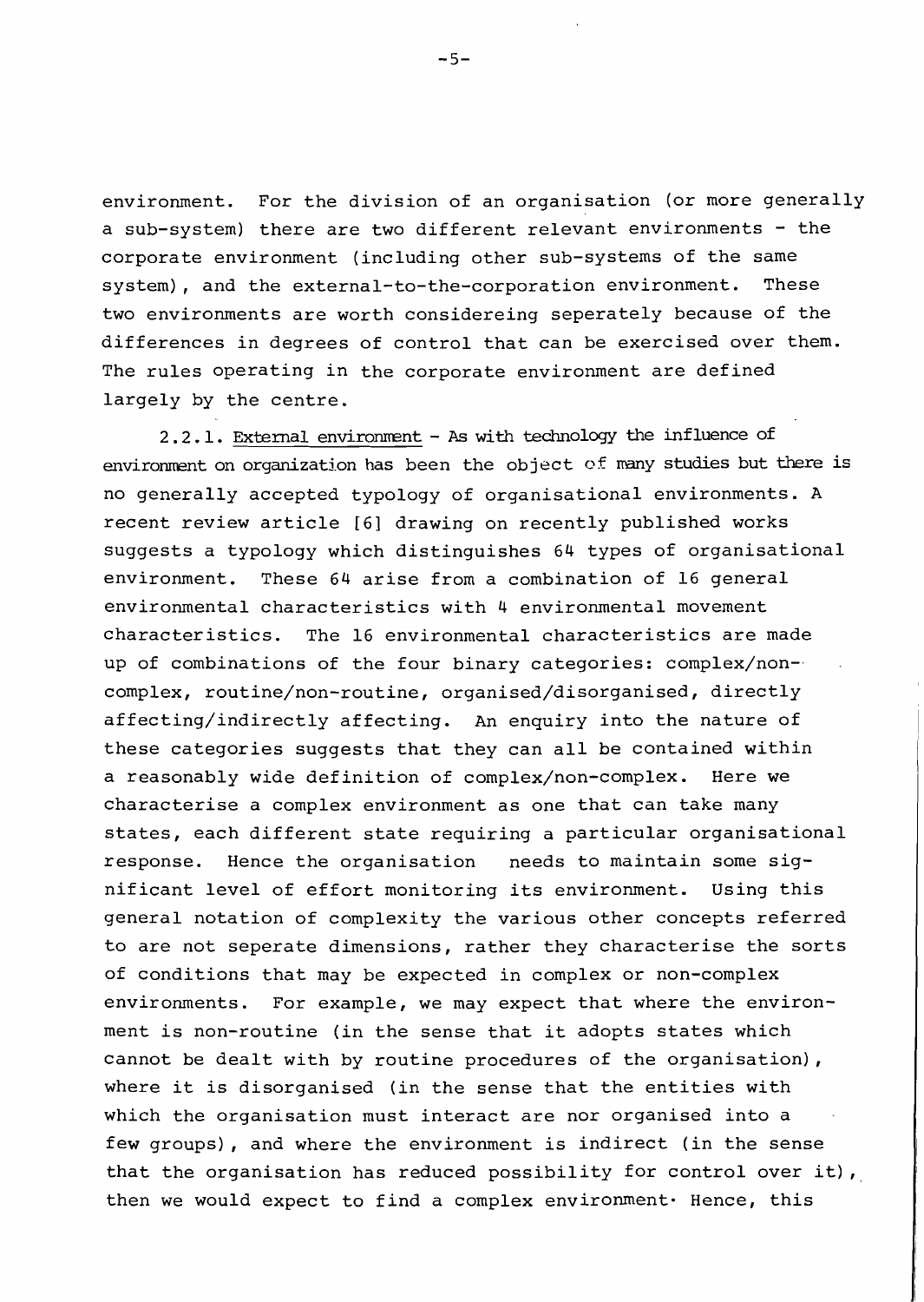reference is more useful in the guide it gives on how to go about recognising complexity rather than in producing dimensions of environment.

The concept of movement in an environment does, however, seem distinguished from the concept of complexity. Complexity refers to the number of states the environment may adopt and very high complexity may be accomodated by a high level of monitoring. However, movement is concerned with the way over time the environment switches between states. Where this is very rapid and very unpredictable monitoring the present may not be sufficient, although it may be necessary to sensitise the organisation to when change has occured. In this case highly flexible organisation response may be called for.

As we found with technology, we find with environment that its characterisation is not an absolute measure but is related to the availability of models. The number of perceived independent states of an environment is reduced as more advanced models structure relationships between them. An apparantly highly unpredictable environment may be easily managed through use of forecasting models.

2.2.2. Corporate Environment - Complexity is an appropriate dimension for characterising the. corporate environment surrounding an organisational unit. It is then <sup>a</sup> measure of the number of other units in the larger organisation whose actions and outputs affect that unit, and the number of different states each of the other units can adopt. However, unlike the external environment the complexity of the corporate environment is dependent on corporate policy. The organisational sub-units of the system can develop links with one another to reduce environmental complexity. Such links may arise either spontaneously or as <sup>a</sup> response to corporate policy.

When one unit, say unit 1, considers forming links with another (unit 2) there are two competing factors that have to be taken into account, from the point of view of that unit. First, forming links will lead to <sup>a</sup> reduction in the complexity of the corporate environment. If changes in state of unit 2, significantly affect the ability of unit <sup>1</sup> to achieve its objectives

-6-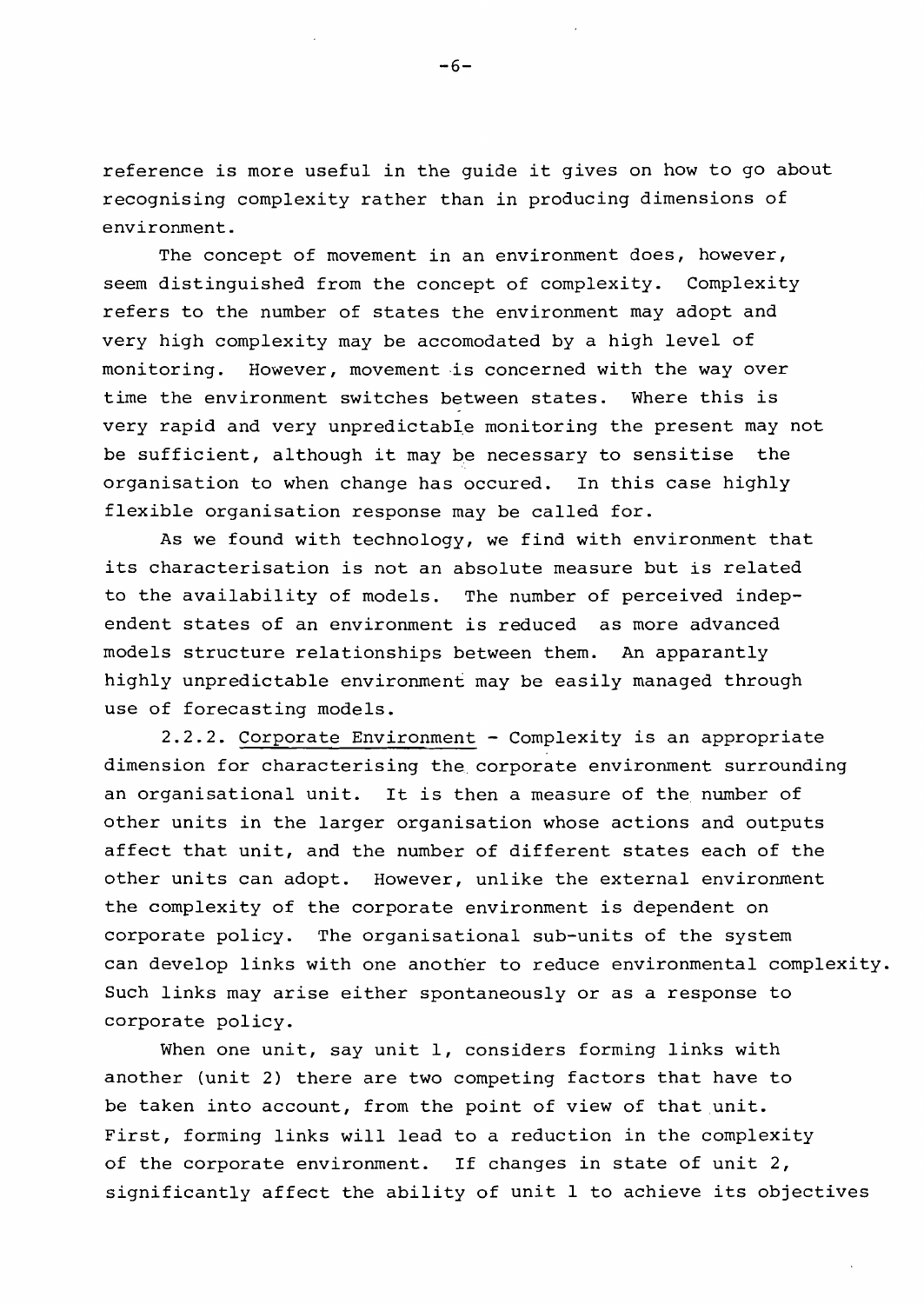then this reduction of environmental complexity will be highly favourable to unit 1. However, against this gain there may have to be balanced costs if such links lead to <sup>a</sup> loss of autonomy of unit 1, in particular <sup>a</sup> loss of flexibility in responding to changes in the external environment. If changes in the external environment of unit <sup>1</sup> are more critical for its achievement of objectives than changes in the state of unit 2, the cost of linkages may be greater than the benefits. Considerations of this type determine the extent to which unit <sup>1</sup> seeks to form linkages to reduce the complexity of its corporate environment. However, the extent to which it will be able to form links in practice, in <sup>a</sup> situation unconstrained by corporate policy, depends upon the cost/benefit balancing from the point of view of the other units  $2......$  , with which it may seek to form links. In this respect the environment may be characterised according to whether it is highly balanced or highly unbalanced. <sup>A</sup> balanced environment is one in which the unit is able to form links to the extent it desires to. An unbalanced one is where the value trade-offs on linkages made by other units do not correspond to that of unit 1, so that it cannot form as extensive links as it wants. We assume that in an unconstrained situation links are formed only where they are perceived as beneficial by both units being linked. This dimension of balance is added to the dimensions of complexity and change to characterise the corporate environment.

## 3. CHARACTERISATION OF PLANNING SYSTEMS

The way in which planning is organised can be characterised on <sup>a</sup> spectrum which at one extreme has what we designate as topdown analytic systems and at the other extreme bottom-up synthetic. The terms refer to the nature of project generation in the case. Typical organisation for these extreme types differ in use of models, use of specialised planning departments and often on the formality of the planning process.

3.1. Top-down Analytic Systems - Top-down analytic systems are ones in which future activity options are generated in <sup>a</sup> central planning unit and are described initially at <sup>a</sup> high level of aggregation. A large part of the planning activity is concerned with the elaboration of an option by breaking it down into activities for the different operational units of the organisation - this is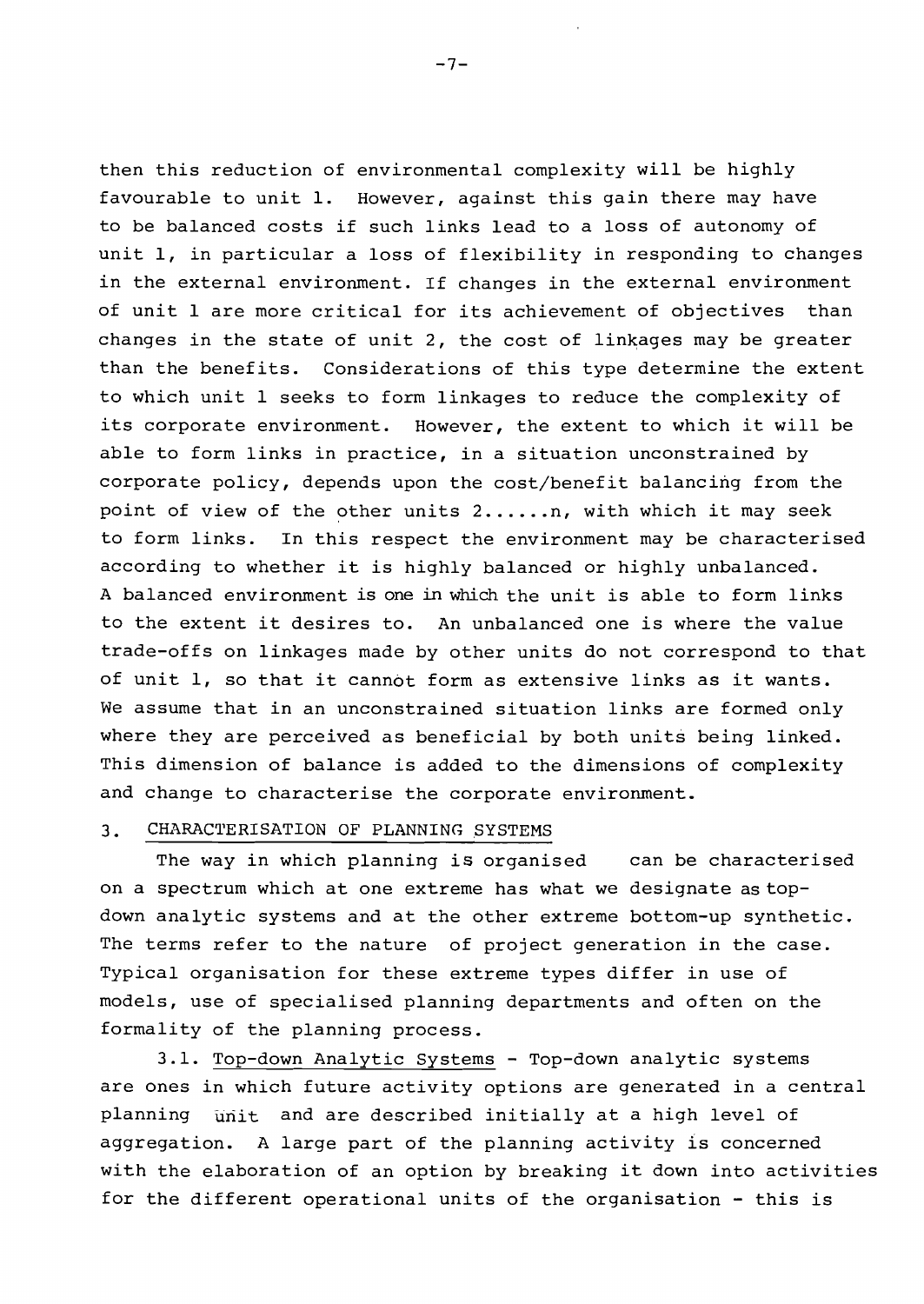the significance of the term analytic. A strength of this mode of planning is the high degree of integration between sub-activities it allows (since they are all elaborations of a single aggregate set). This may be crucial when activities are very highly interdependent. However to achieve this integration it is necessary that the interactions between activities be well understood. Without this understanding the splitting down of aggregate activities into components cannot be supported. An illustration of this is found in economic planning. Through the use of inputoutput type models a very high degree of integration becomes in principle possible using top-down planning systems. Without such models the degree of integration that the system potentially allows cannot be achieved. Understanding the interactions of a process, and its behaviour with changing inputs is, according to our terminology, <sup>a</sup> characteristic of simple technology. So top-down/analytic systems are most suited to simple technology.

<sup>A</sup> potential weakness of such systems is <sup>a</sup> lack of responsiveness to environment. This is because in many situations <sup>a</sup> central planning unit may be limited in the signals it can handle from the environment. This is but <sup>a</sup> simple application of the Law of Requisite Variety [7]. In practice therefore top-down systems may be most suited to fairly simple environments.

3.2. Bottom-Up Synthetic Systems - Bottom-up/synthetic systems are ones in which future options are generated at the lowest levels of the organization. These pass up the organization to <sup>a</sup> planning unit that will generally be smaller than in comparable systems in which a top-down system operates. The planning process is one of adding together (synthesising) and integrating at each stage proposals from lower down. Because the initial proposals may have been generated taking into account very different sets of local needs the process of integration may be <sup>a</sup> difficult one to manage. Even where interactions between activities are well understood that system does not allow easy application of models or rules for integration. Thus where interactions are extensive and understood this difficulty may operate decisively against bottom-up systems. However where

 $- 8 -$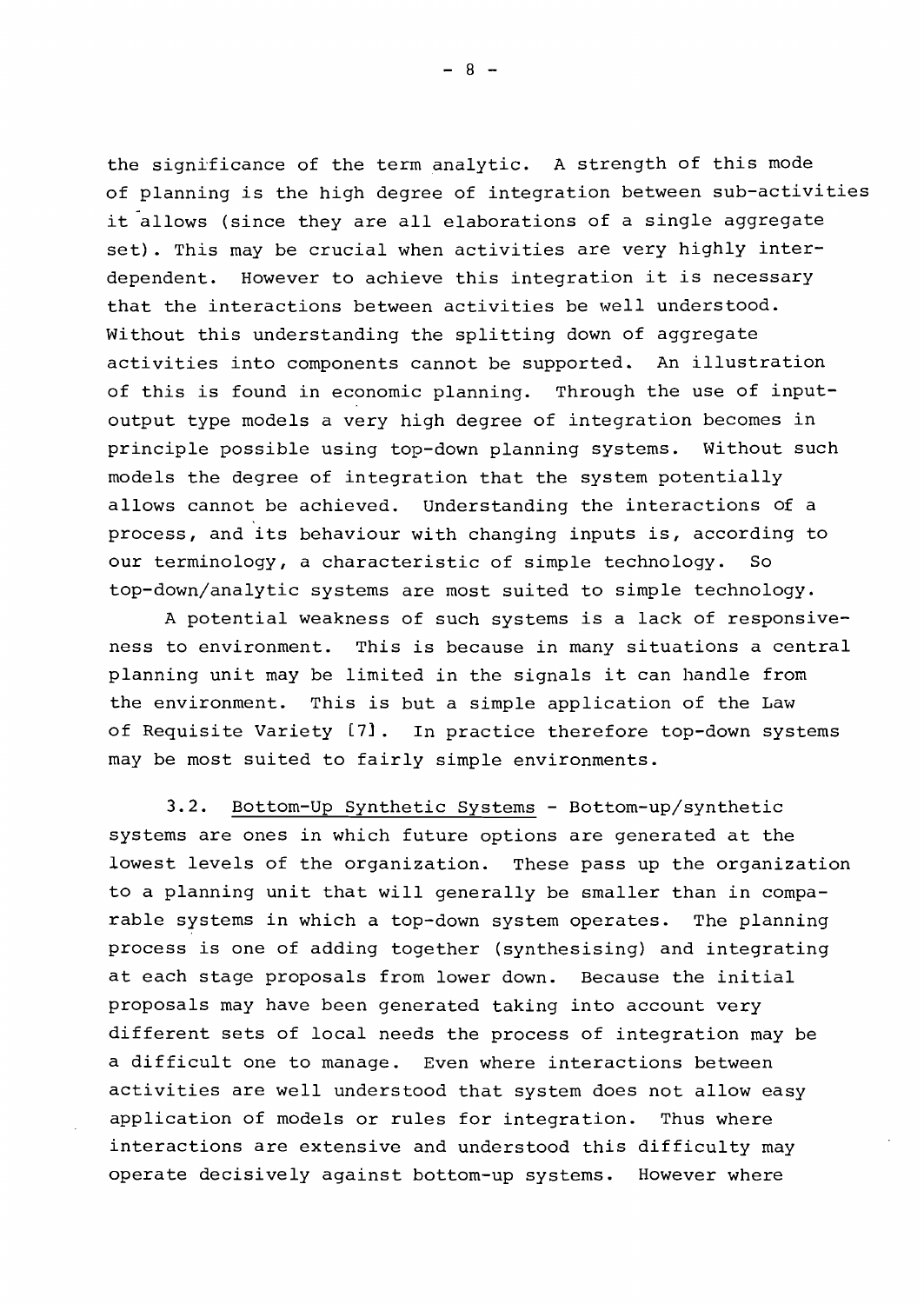interactions are not well understood, that is the technology is complex, bottom-up systems may have the advantage. This is because the system pushes questions of integration down to operational levels of an organization where intuitive understanding of complex interactions is likely to be better than in <sup>a</sup> central unit.

The major advantage of this system of planning is the responsiveness it allows to complex environments. The capacity to monitor environment is not here limited to the capacity of any one unit, but can draw upon all of the employees of the organization.

The discussion on environmental characteristics used the two concepts of complexity and change; complexity refers to the number of states the environment might adopt, and change to the way it shifts between states. Of course all environmentswhose complexity is greater than unity change but differences occur in the rates with which they move between states. The movement in <sup>a</sup> simple environment may be greater than in a complex one. High, unpredictable change rates cause problems whatever planning system one uses. Ultimately an organization may be forced into highly robust strategies which have the effect of reducing the change characteristics of the environment. This is because when we think of organizational environment we consider not everything in the environment but only things whose change of state affect the organization. As soon as <sup>a</sup> strategy is designed which is unaffected by the movement of some rapidly changing element in the environment, that element is no longer considered as part of the environment. To the extent that such strategies reduce the complexity of the environment they favour moves towards top-down systems. However the complexity of the environment of a robust strategy may still be very high. The alternative to this is for the organization to adopt a highly opportunistic approach in which planning to achieve objectives is abandoned in favour of developing <sup>a</sup> very fast response to current opportunities. However this is possible only with organization objectives of a very special nature.

In all this discussion it is recognized that the description

- 9 -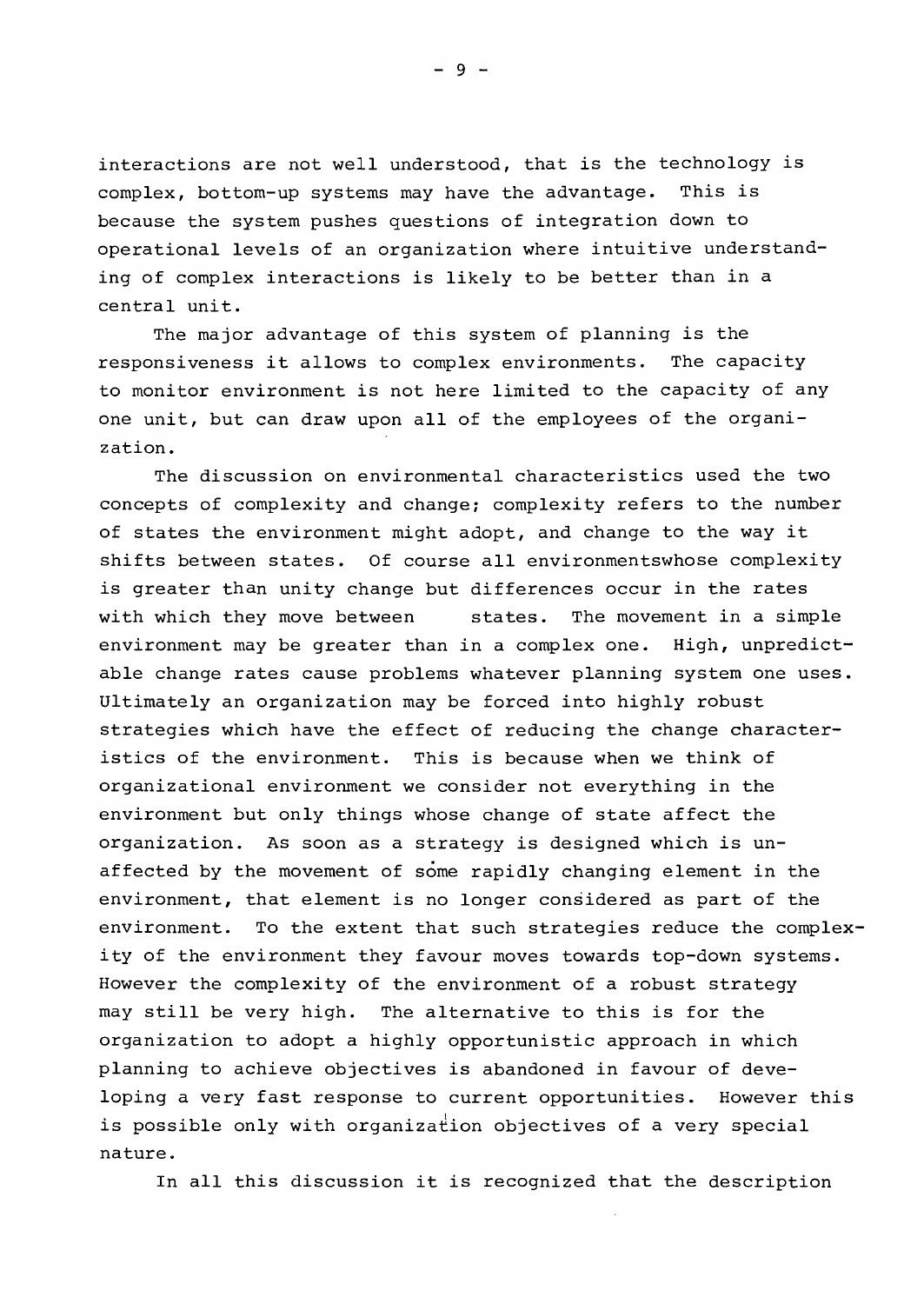of both top/down and bottom/up systems, an extreme type is presented which will not be found in practice. All real systems will embody iterations and information flow both up and down. So that in bottom/up systems, some filters will be specified from the centre outlined the type of projects which are consonant with the organizations objectives. In top/down systems the central generation of a plan will be supported by information from operating levels. However real systems can be classified according to the type to which they predominantly correspond.

3.3. Planning in Multi-divisional Organizations - The comments on planning so far are related to any autonomous unit. The focus on planning in this paper is on particular problems of planning in <sup>a</sup> multi-divisional organization. The characteristic of the planning environment of one division of such an organization is that part of its environment is formed by other units in the same corporation. If the corporation is to have meaning as an entity then some degree of integration between divisions is required; links must be formed across the corporate environment. Using the designation of planning systems as top/down or bottom/up, four situations can be distinguished.



Figure 1 Possible Configuration of Planning in Multi-divisional Organizations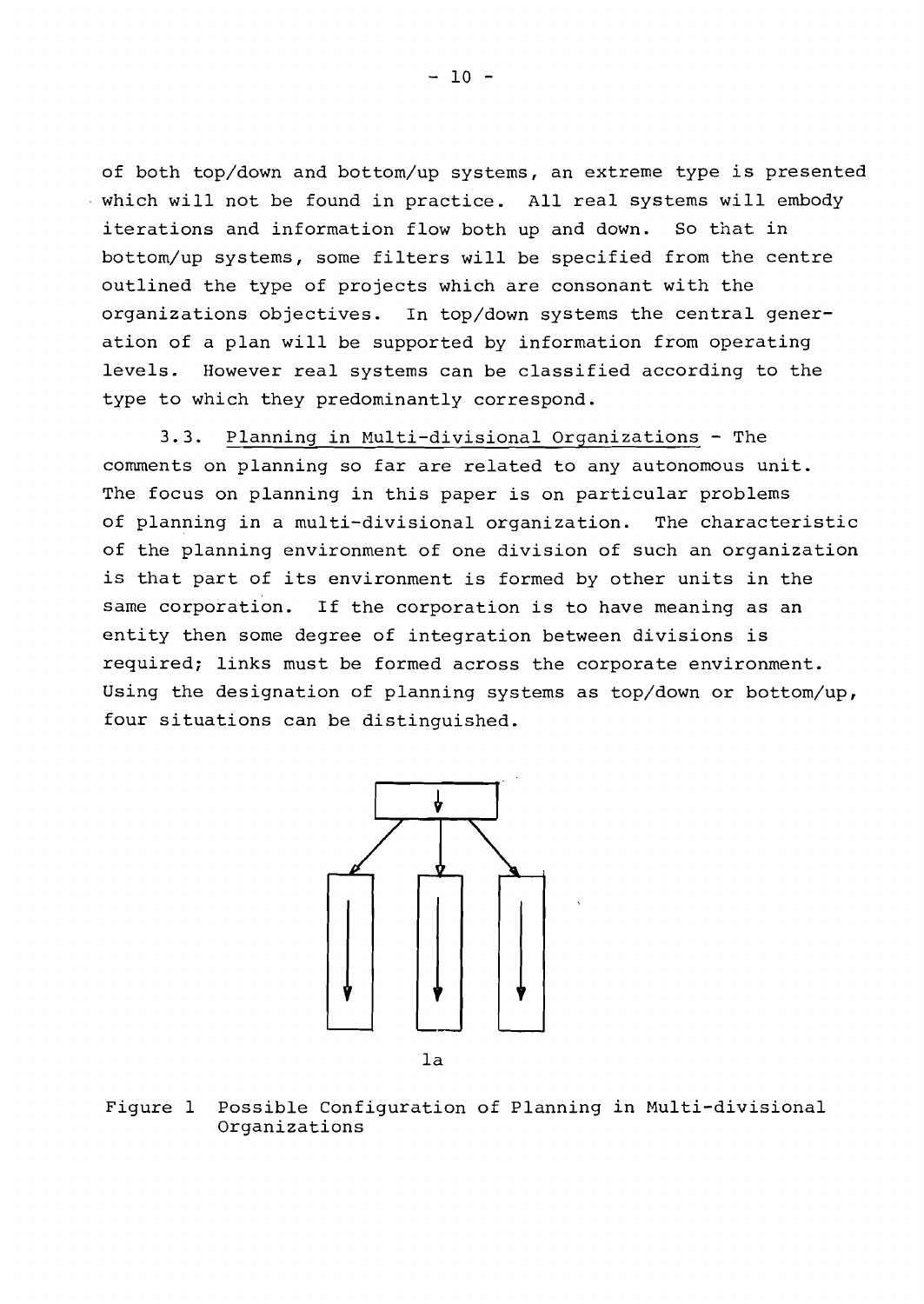Here <sup>a</sup> central top/down system is used at the corporate level. From the point of view of planning the whole organization exists as <sup>a</sup> single body; planning is effectively not divisionalized and the nature of the corporate environment of anyone division need not be considered.



Figure Ib

Top/down systems are used within divisions but the integration between divisions is handled at the divisional level. In essence viewed from the corporate level the system is bottom/up. This is <sup>a</sup> rather unlikely model to occur in practice; it combines the disadvantages of top/down systems (namely, difficulties in responding to complex environment) without the advantages of ease of integration at the corporate level. Nevertheless it is a possible model and if the corporate level does not play an integrating role then each division must take account of its corporate environment in generating its own choices for the future. Links between divisions are thus required for planning purposes and these appropriately occur between the planning units. Whether such links will occur spontaneously to <sup>a</sup> degree that reflects the corporate trade-off between overall integration and divisional flexibility depends on whether the corporate environments are balanced in the sense used above (Section 2.2.b). When environments are balanced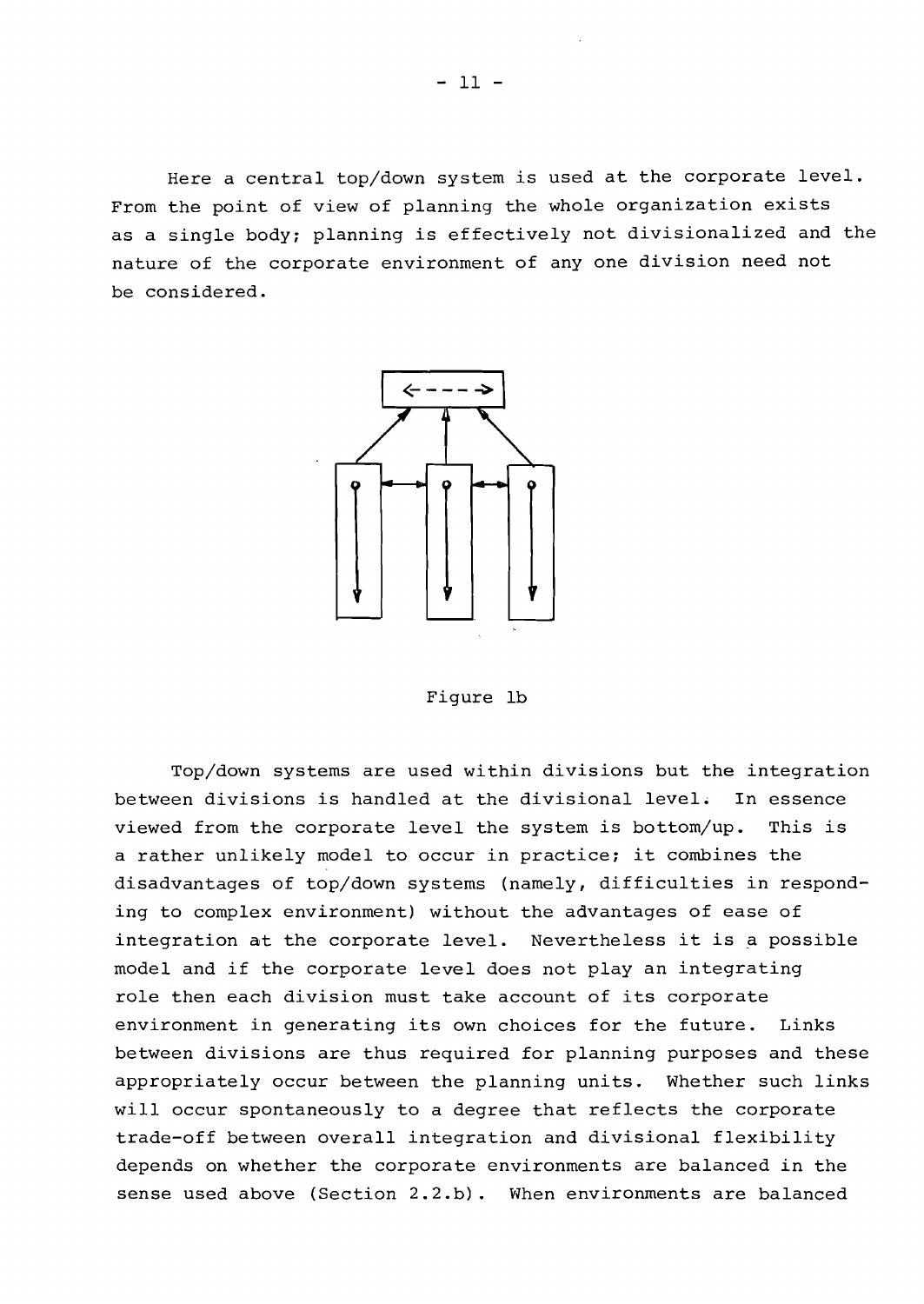the appropriate level of linkages will arise without the support of formal mechanisms. When this is not so the corporate interest requires that links be formalized.



Figure lc

In this case all of the divisions of the corporation follow bottom/up modes of planning. <sup>A</sup> corporate office may have some role in integrating planning proposals coming up from the divisions but the nature of the planning mode requires that the bulk of integration occurs lower down. In this case, as in the last one, a division must take account of the corporate environment, and planning links between divisions will be necessary. Here the links need to operate at many levels - since there is no single level that has responsibility for planning. Whether or not the necessary links will arise and be supported informally depends again on the extent of balance in the corporate environment. If the environment is unbalanced then formal mechanisms laid down at the corporate level will play an essential role in achieving integration across divisions.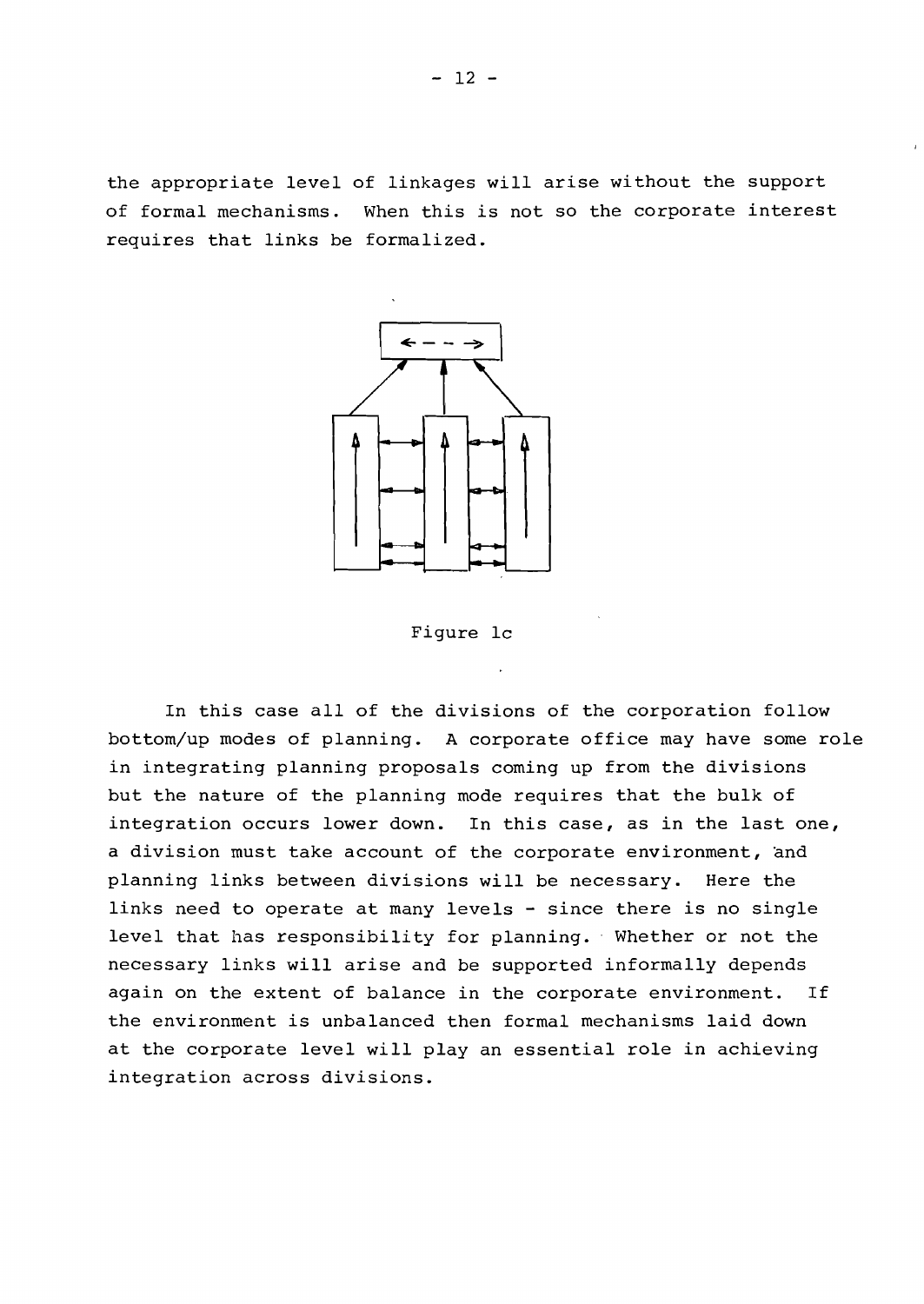

Figure ld

This case is <sup>a</sup> mixed situation in which some of the divisions operate top/down. planning modes while others operate bottom/up. It is <sup>a</sup> case which is of great interest here. <sup>A</sup> central thesis of this paper is that while it may reflect the different needs of the various divisions, in practice it is subject to overwhelming difficulties of implementation. Viewed from the corporate level there are two main resons for this. Firstly, to the extent that links must occur between divisions across the corporate environment, they need to connect a planning office in one division to several levels not especially identified with planning in another. However the temporal dimension of planning, its perceived purpose, and the outlooks of the people involved ('planners' on the one hand - scientists, managers, administrators on the other) are likely to be so different that these links cannot be satisfactorily specified or supported.

Secondly, at the corporate level, there may be difficulties in designing <sup>a</sup> planning interface that is satisfactory for dealing with divisional plans generated in such radically different ways. The corporate input to a top/down divisional system may be quite different to the input to <sup>a</sup> bottom/up system. Of course two separate interfaces could be created, but if divisional proposals interact, the effect of this is just to push the interface problem elsewhere.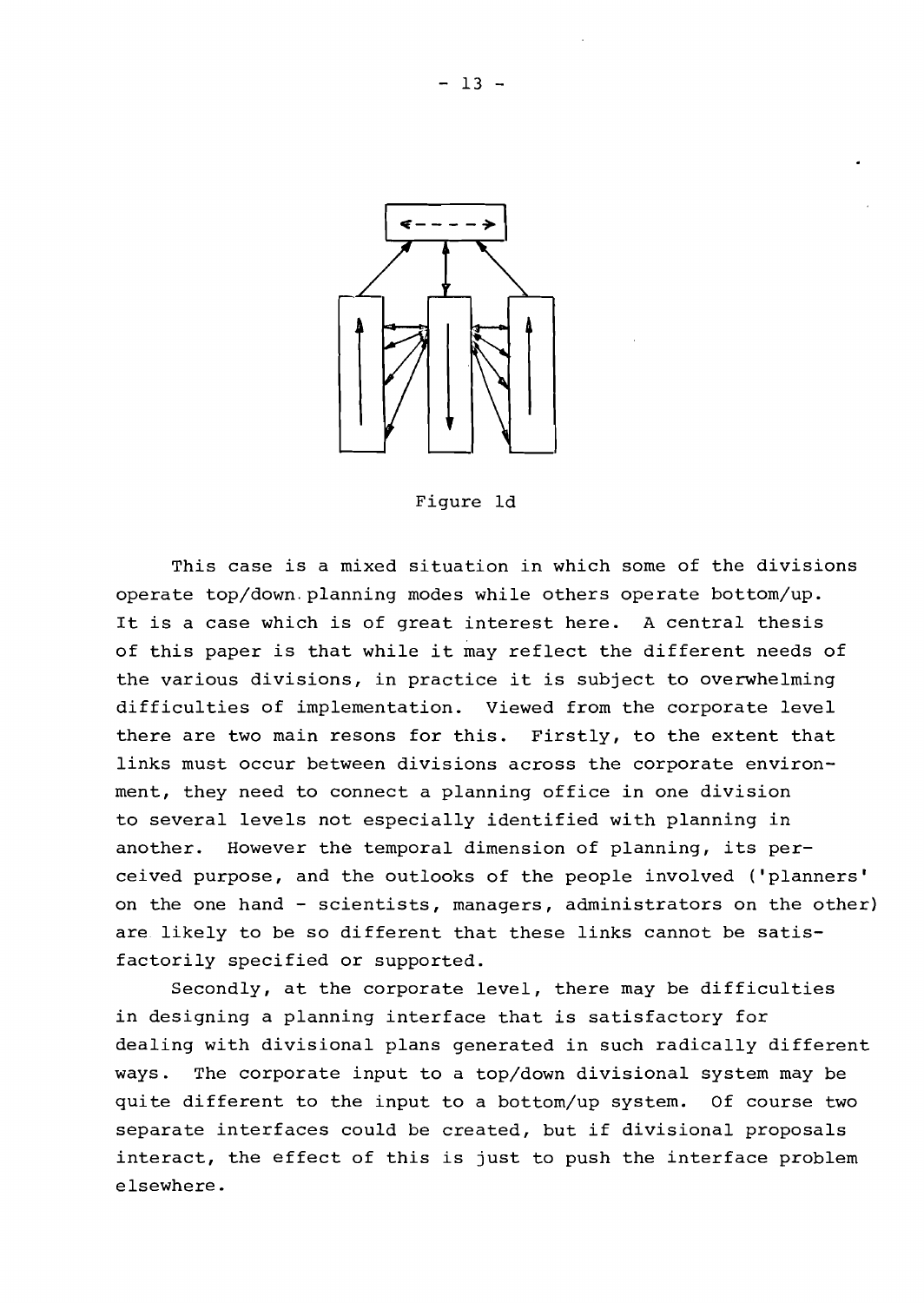There is a further anticipated problem, behavioral in nature. The mode of planning used in an organization may be an important factor governing the corporate self-image. There is <sup>a</sup> tempting (but not always justified) equation of bottom/up systems with an informal, decentralized style. Top/down systems sometimes suggest the opposite. At the corporate level <sup>a</sup> strong identification may exist with one or other of these styles. This corporate self-image may be an important factor in choice of planning system. It would naturally tend to favour <sup>a</sup> particular mode used more or less uniformly across divisions.

#### 4. PLANNING, TECHNOLOGY AND ENVIRONMENT

The ideas presented in the previous sections are brought together and summarized in Tables 1 and 2.

We can go now to examine the case of the Tennessee Valley Authority. Data from this case will alow <sup>a</sup> test to be made of four of the propositions contained in the tables. These are:

- 1) Bottom/up planning is well adapted to complex technology in a complex environment
- 2) Bottom/up planning is not well adapted to simple technology in a simple environment
- 3) Informal links for planning coordination are adapted only to balanced environments
- 4) Factors operate against the operation of several modes of planning within a corporation.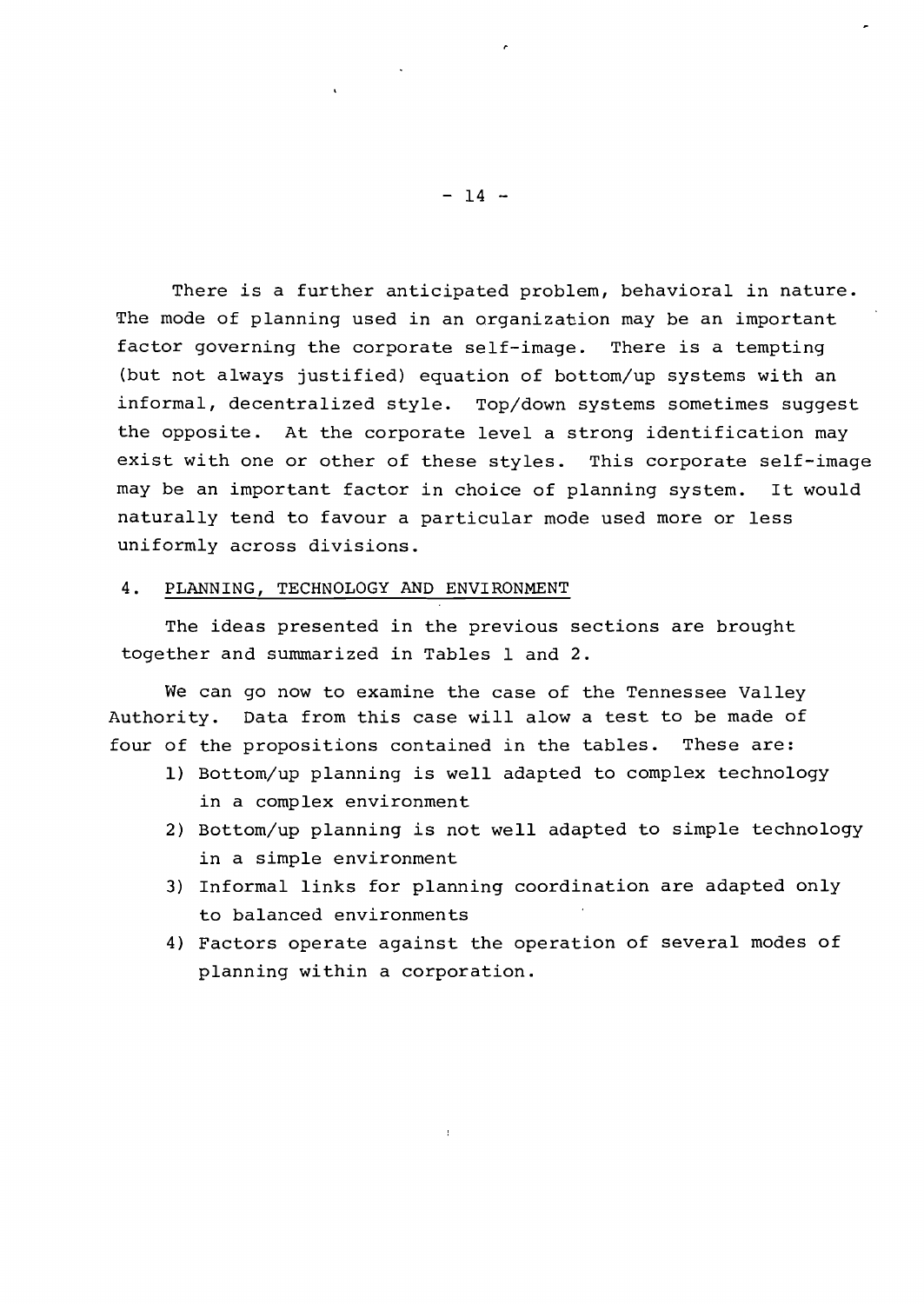|                   | Environment                                |        | Technology                                                                         |                                                   |  |
|-------------------|--------------------------------------------|--------|------------------------------------------------------------------------------------|---------------------------------------------------|--|
| Type of<br>System | Complex                                    | Simple | Complex                                                                            | Simple                                            |  |
| Top-down          | Difficulty in<br>monitoring<br>environment | Good   | Difficult<br>to achieve<br>integration                                             | Good                                              |  |
| Bottom-up         | Good                                       |        | Integration<br>aided by<br>information<br>process<br>understanding<br>at low level | Difficulty<br>in achieving<br>high<br>integration |  |

# Table 1 Divisional Preferences

Table 2 Corporate View

|                               | Divisional Planning Systems                                        |                                                            |                                                       |  |  |
|-------------------------------|--------------------------------------------------------------------|------------------------------------------------------------|-------------------------------------------------------|--|--|
| Corporate<br>level            | Bottom-up                                                          | Top-down                                                   | Mixed                                                 |  |  |
| Corporate<br>planning         | Limited<br>function<br>possible                                    | Central corporate<br>planning desirable                    | Difficulties in<br>establishing<br>mode and interface |  |  |
| Links<br>between<br>divisions | Depends on<br>'balance'<br>Formal means<br>where balance<br>is low | Not necessary if<br>central corporate<br>planning operates | Difficult to<br>define and<br>implement               |  |  |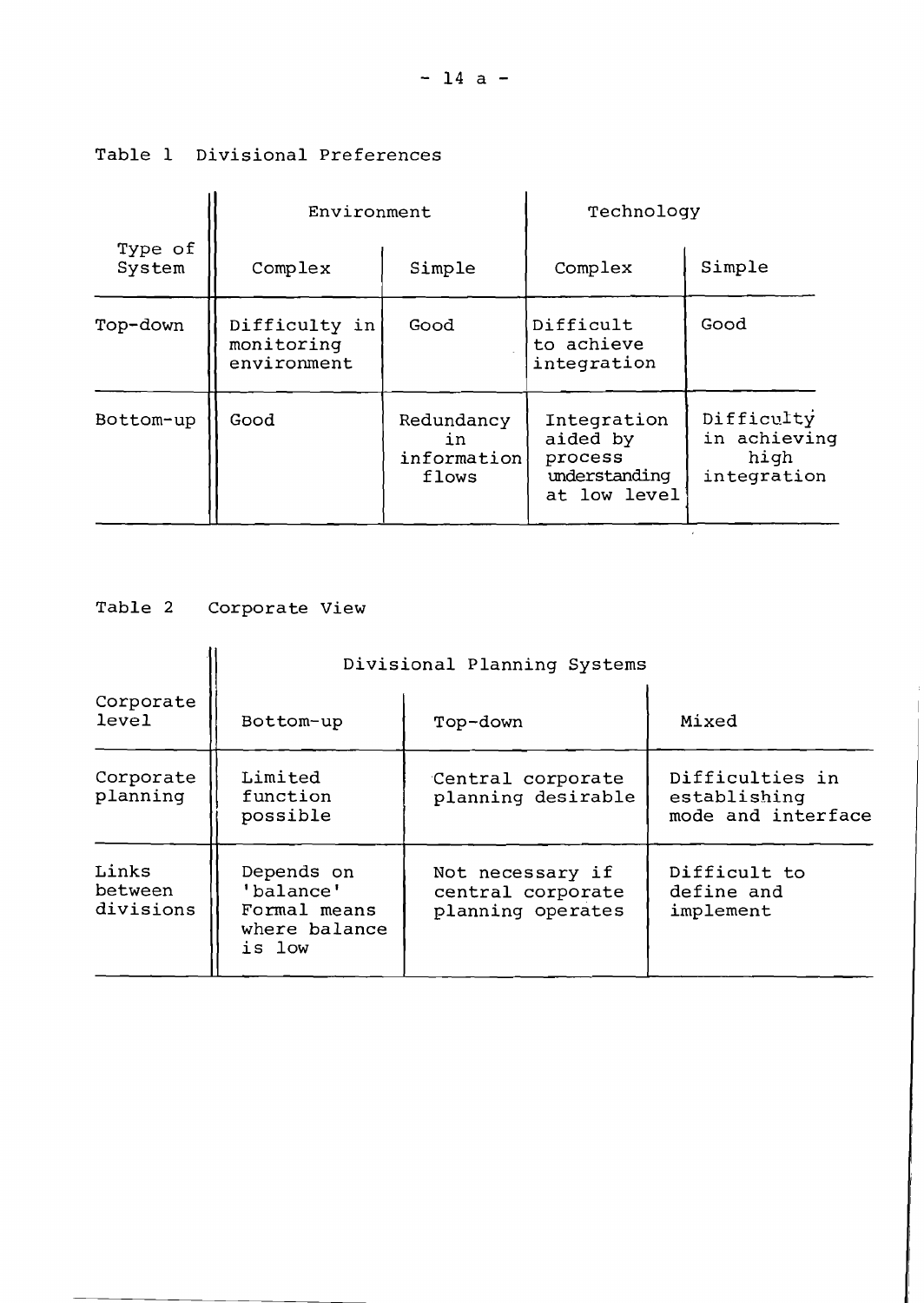## 5. TENNESSEE VALLEY AUTHORITY

5.1. Corporate Stucture - The TVA is <sup>a</sup> federal agency created in 1933 by an Act of Congress. Its early objectives were to improve the quality of life in the Tennessee Valley region through harnessing the powers of an uncontrolled river system - the primary activity was dam construction to provide flood control, navigation and hydro-generation of electricity. Improvement of local agriculture was also a main concern. The TVA has remained a multi-purpose agency; though its power generation'activities now employ <sup>a</sup> very large percentage of its staff and over 90% of its investment, it is concerned also with environmental quality, agriculture, support for local communities and other such things.

To manage such diversified activities the TVA has adopted <sup>a</sup> divisionalised corporate stucture. At the centre is <sup>a</sup> three-man board concerned with policy, and under it an office of the General Manager. This office contains <sup>a</sup> planning and budget staff, and is supported by service divisions (personnel, purchasing and so on) • <sup>A</sup> full description of the structure is given in the paper by Tomb (la) Figure 2 shows the current organisation chart.

The major planning effort in the TVA is delegated to the operational divisions. The planning cycle used in the TVA is described by Tomlinson<sup>(1b)</sup>.It embodies three main elements leading to the submission of a programme to Congress for approval.

The first element of the cycle is the production of <sup>a</sup> "Situation Assessment" by each of the divisions. This is supposed to be a wide-ranging assessment of the problems and opportunities facing the division. The divisional environment, both external and corporate, is reviewed here. In producing this document staff at all levels in the divisions are involved. It is <sup>a</sup> procedure capable of monitoring a highly complex environment.

Situation Assessments are reviewed by the corporate planning staff. Any modifications in the divisional pictures of problems and opportunities required by corporate interests are fed in here. The next stage is the production by the divisions of a summary planning document covering the period 5-10 years ahead. This plan is based upon the Situation Assessment.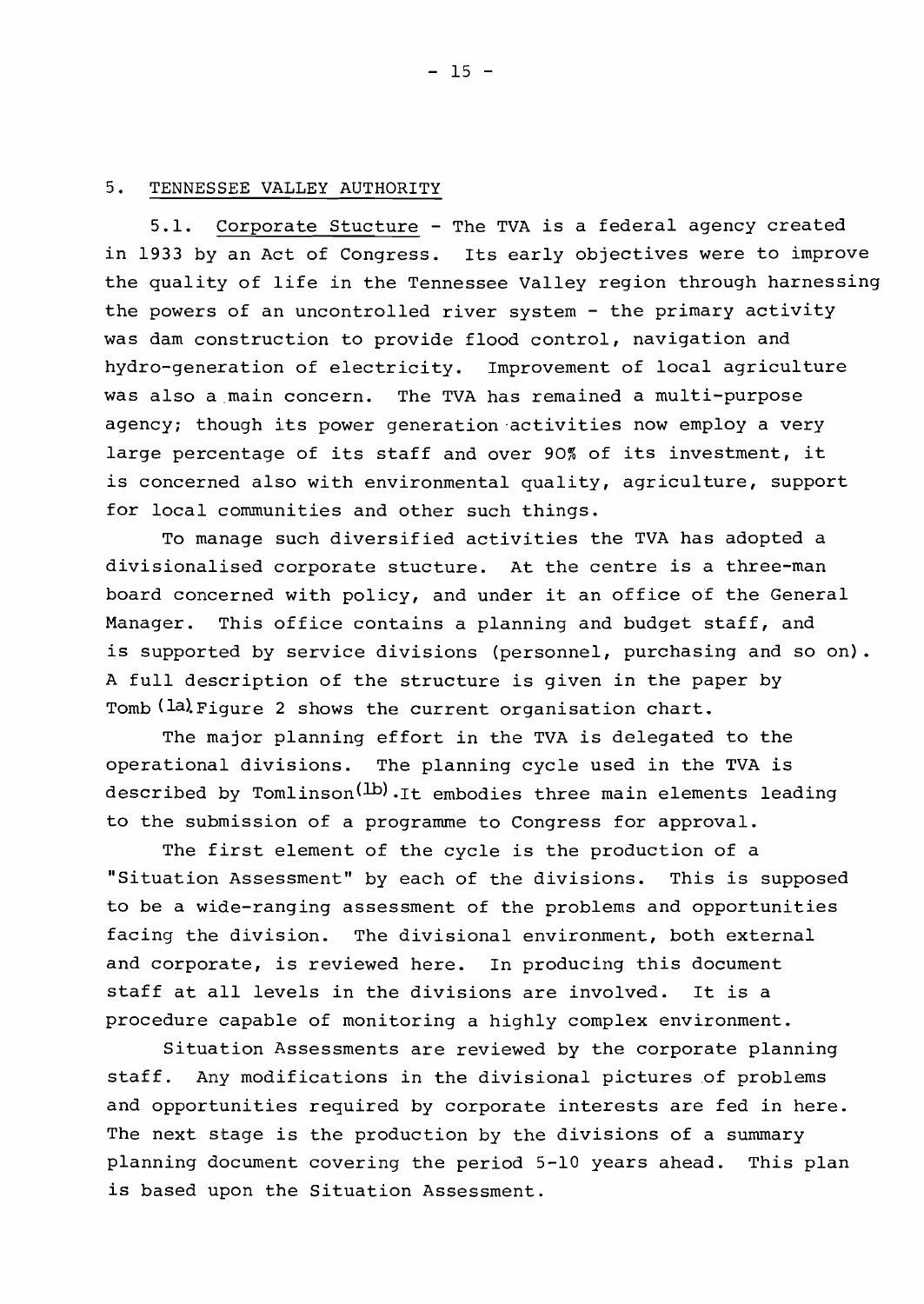After corporate review the summary plan is elaborated by the divisions into detailed 5-year budget submissions.

It is, however, not possible to understand the true nature of this process without inquiring into the capacity of the corporate planning unit to review at each of these stages. The office concerned with review has very few staff, and accepts its lack of capacity to achieve real integration. Its review of Situation Assessments is limited to reading them and identyfying gross conflicts of interest. No formal procedures are used for recognising less evident or potential interactions. At the corporate level the Situation Assessment procedure has been justified in terms of the benefits it oonveys on the divisions in having to make this wide ranging review. The marked absence of planning capacity has led Tomlinson to characterise the whole process as 'a magnificent body without <sup>a</sup> brain.' (lb)

It seems clear that in our classification of corporate planning systems described above (3.3) the TVA sees itself clearly as Case 3: bottom-up planning in divisions with the integrating load undertaken at divisional level. This implies planning links are necessary between divisions, and it is recognised at the corporate level. 10 achieve this <sup>a</sup> system of 'self-coordination' has been adopted. This system requires that when one division is including in its plans an activity that has an effect on another division, the plan should be discussed between divisions, and conflicts resolved at that level. However, no rules are laid down for this. It is up to the initiating division to decide where the interactions occur, and no sanctions appear to operate if it does not 'self-coordinate.' Hence as it appears to operate the policy of 'self-coordination' cannot be viewed as a formal procedure supporting links between divisions. Links will be formed where both of the agencies involved see it in their interest and will not in other cases. In such circumstances corporate need for integration will only occur where the corporate environment perceived by divisions is balanced.

5.2. Planning in Divisions - We have indicated that the corporate preference is for bottom-up divisional planning, and integration between divisions occuring informally. The fieldstudy on the TVA allowed the possibility for two divisions to

 $- 16 -$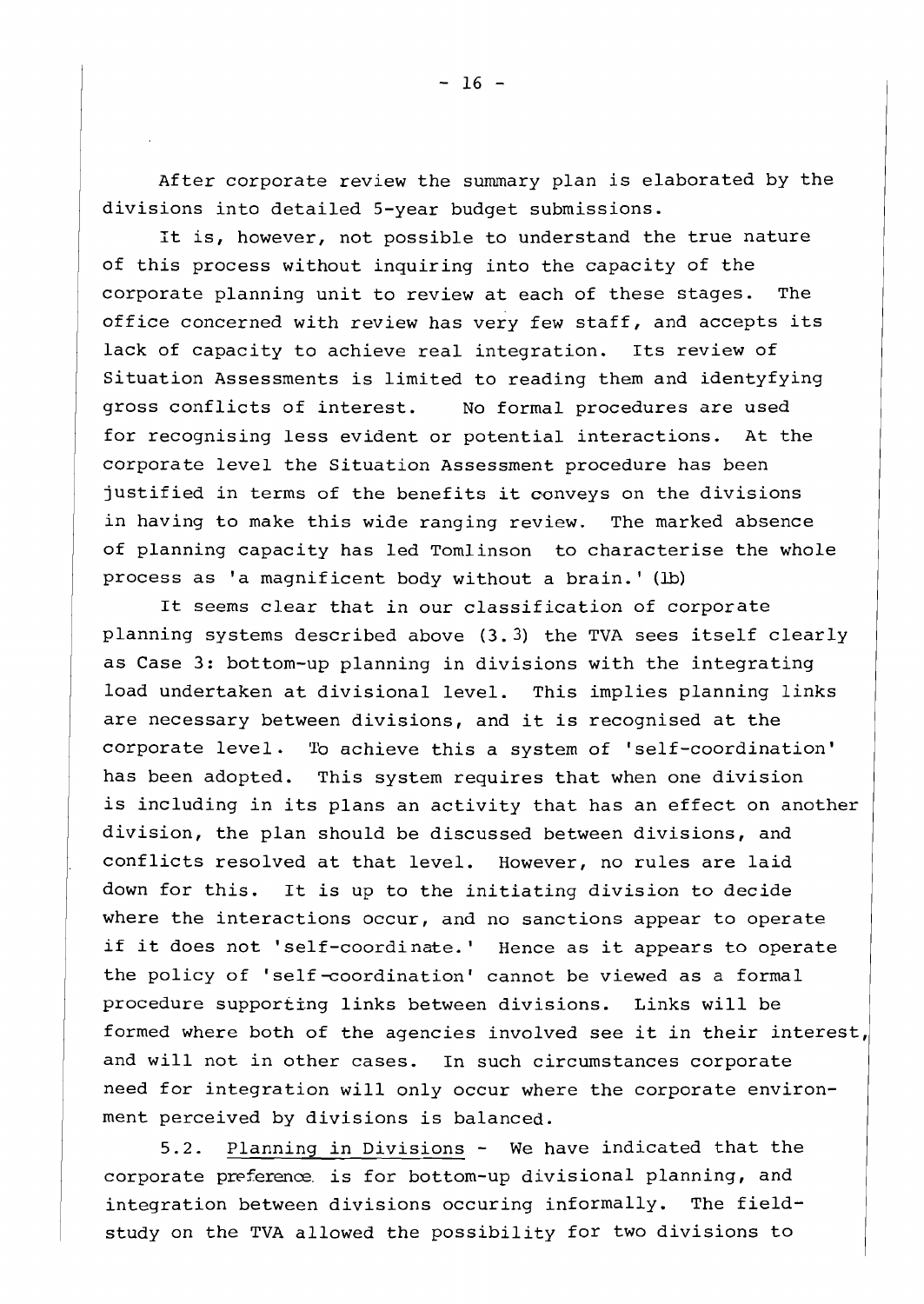assess how far this occured in practice and how well the mode of planning was suited to their needs. The divisions studied were the Division of Forestry, Fisheries and Wildlife Development and the Office of Power. They were selected because of the contrasts they provide in many of the characteristics of interest to us. Fuller organisational descriptions of these divisions is given in the Paper by Davies (lc).

5.2.1 The Division of Forestry, Fisheries and Wildlife Development Nature of Workload and Environment

The broad objectives of this division are to develop wildlife, fisheries, forests and recreation for the benefit of the region. It has close relationships with state, federal and other bodies and its means of implementaion are primarily through demonstrational and educational means.

The technology of the workload in our terminology can be characterised as complex. Many divisional staff seem to be working in areas where new situations constantly arise and which require decisions to which no readily available rules can be applied. Staff with <sup>a</sup> range of scientific and other skills work in the division and many of the seperate tasks require inputs from these different skills. However, in complex natural resource systems there are few models which adequately describe the problems, and which can structure the relationships of the different types of contributions.

The external environment is similarly complex. The division's activities relate directly to the quality of the life of people in the region. Hence it needs to be aware of the needs, expectations and preferences of the Valley communities. The relevant environment also contains many special interest groups concerned with fishing and forest management, and other research groups. Few models are available to effectively reduce the number of states the environment can take. Community values in particular are difficult to predict.

In discussion above (2.21) on environments, three factors were taken to militate towards complex environment - unorganised, unroutine and indirectly affected. While to an extent the environment does consist of organised groups, there appear to be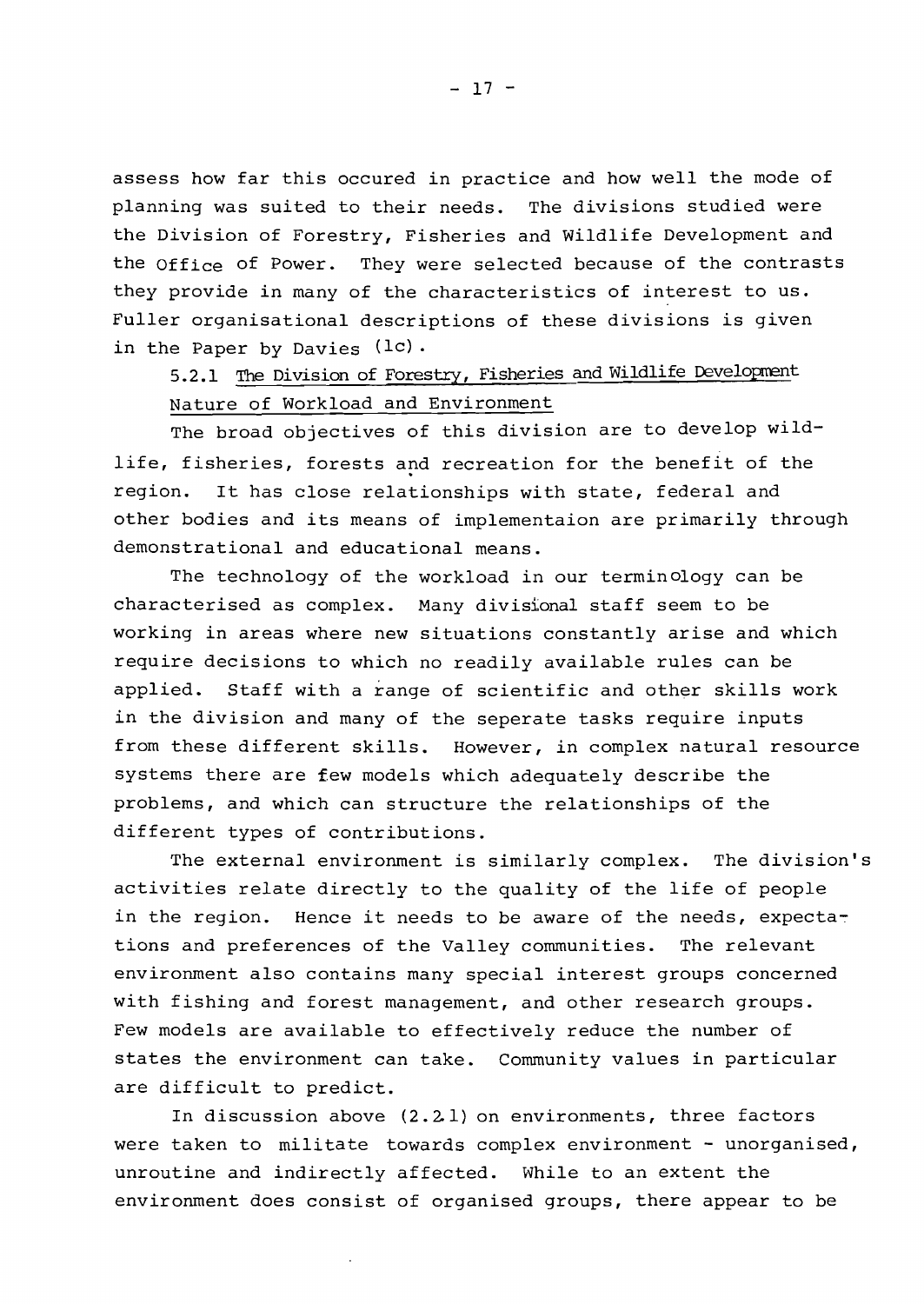many such groups and the interests of individual members of the community must be remembered. Changes of state in the environment cannot generally be dealt with by <sup>a</sup> routine response, and the division has only indirect means - education and demonstration to influence the state of the environment. We, thus, find in the environment of the division all the factors that support <sup>a</sup> view of complexity.

We find <sup>a</sup> complex corporate environment also, programmes of the division affect and are affected by the programmes of other divisions. The corporate environment is conveniently divided into two parts.

In one part the interaction occurs because of complementary responsibilities in the general area of environmental (in the wide sense) quality. In this area development and investigative studies by the division often depend upon skills and interests found in other divisions (for example, concerned with environmental protection, water quality, agriculture). Hence, the interaction is very high and by forming links benefits may be significant. The other side of the coin is <sup>a</sup> loss of autonomy by forming links. There seems reason to believe that this is not very important. While the division needs to remain responsive to <sup>a</sup> complex environment, where projects interact with other divisions they are facing largely a similar environment and would need to react in a similar way. Also the other divisions involved appear of roughly similar size and influence so no undue loss of autonomy would result from influence differentials.

The conditions seem such that the division would favour <sup>a</sup> high level of links with these other divisions. While no detailed study of these other divisions was possible, the situation from their point of view should be essentially similar. This part of the corporate environment seems therefore to be balanced and favourable to planning links.

The second part of the corporate environment is that composed of the Office of Power. <sup>A</sup> substantial portion of the staff of the division are employed on work which is of direct interest to, and charged to, the Power programme. Major examples of this are monitoring of fish stocks in water reservoirs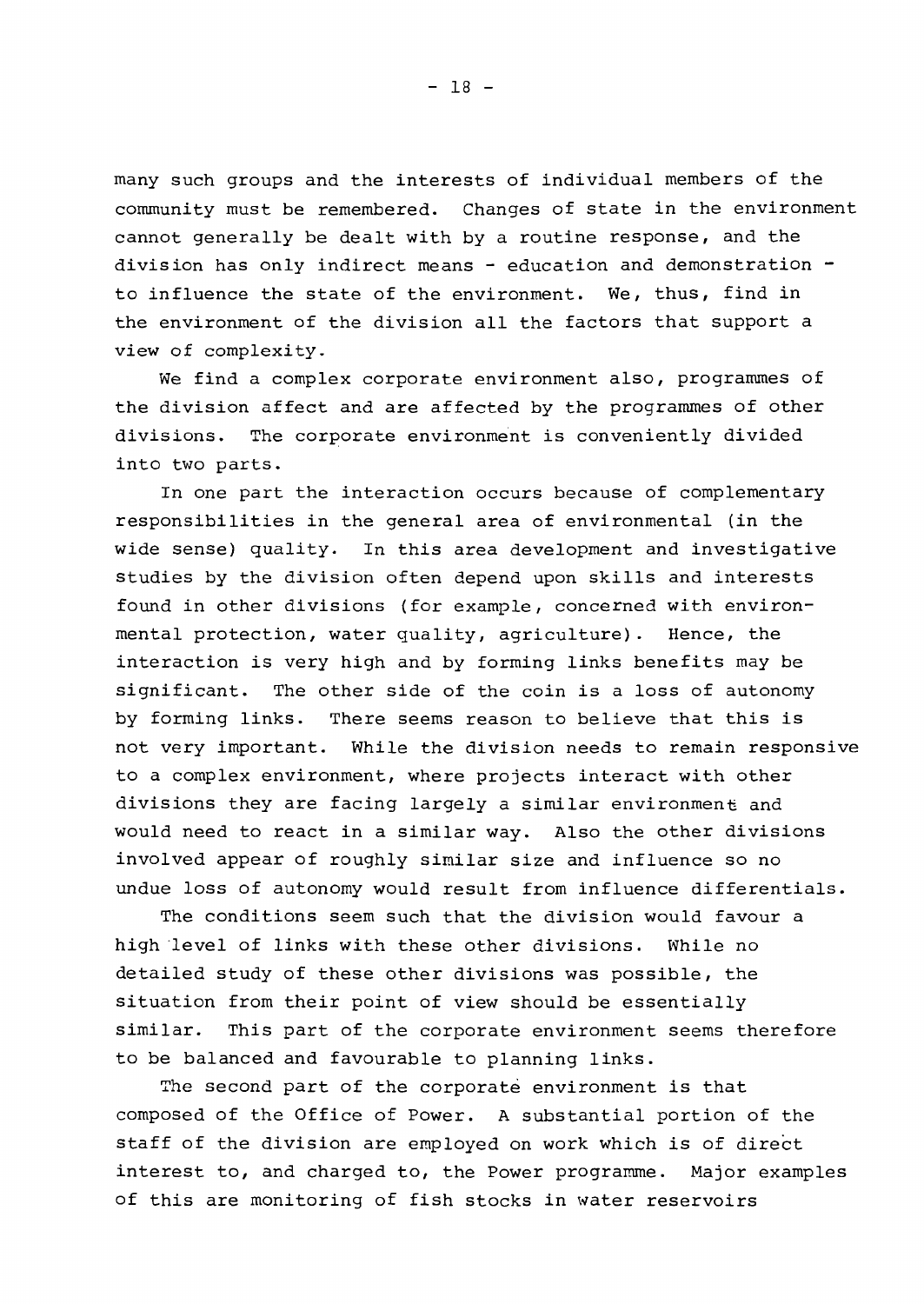around power stations and responsibility for supervising land reclamation by coal suppliers who use strip-mining methods. These activities clearly affect the power programme (see below) but they are defined by corporate policy and the plans of the Office of Power do not neccessarily affect the division in carrying out these projects. Hence the interaction between th activities is not reciprocal. Also through forming links the division may lose autonomy since the Office of Power is by far the larger unit and is also the 'paying agency.'

We therefore have a situation in which the environment seems to be highly unbalanced. We would expect the division wants to form fewer links than the Office of Power wants to form with it. However, in <sup>a</sup> situation where no rules exist requiring such links to be formed, they will not be formed and we would not expect to detect disatisfactions within this division.

Planning in Practice - From discussions with senior divisional management down to some heads of individual projects a strong impression of satisfaction with the planning system was received. The Situation Assessment procedure was viewed as being highly appropriate to the needs of the division. In its own manual on planning procedures emphasis is laid on the needs for employees at all levels to be involved, and also for employees to seek opinions from outside of the TVA. The manual justifies this in terms of the diverse nature of its activities. Indeed prior to the system being institutionalised on a TVA-wide basis, the division was itself adopting <sup>a</sup> similar procedure.

In its links with other divisions similar satisfaction was expressed. Close links are maintained with other divisions operating in the 'environmental' areas. At times these extend to inter-divisional projects, although interestingly no formal procedures exist for setting up such projects. Their management is handled informally. With respect to the Office of Power some concern was expressed about the percentage of the division's activities which are funded by the power programme and the adoption, sometimes, of a narrow view by the Office of Power on what the scope of these activities should be.

Generally the absence of 'bureaucratic' procedures in the TVA was welcomed. The highly informal mode of planning was seen as adequate and appropriate to the division's needs.

 $- 19 -$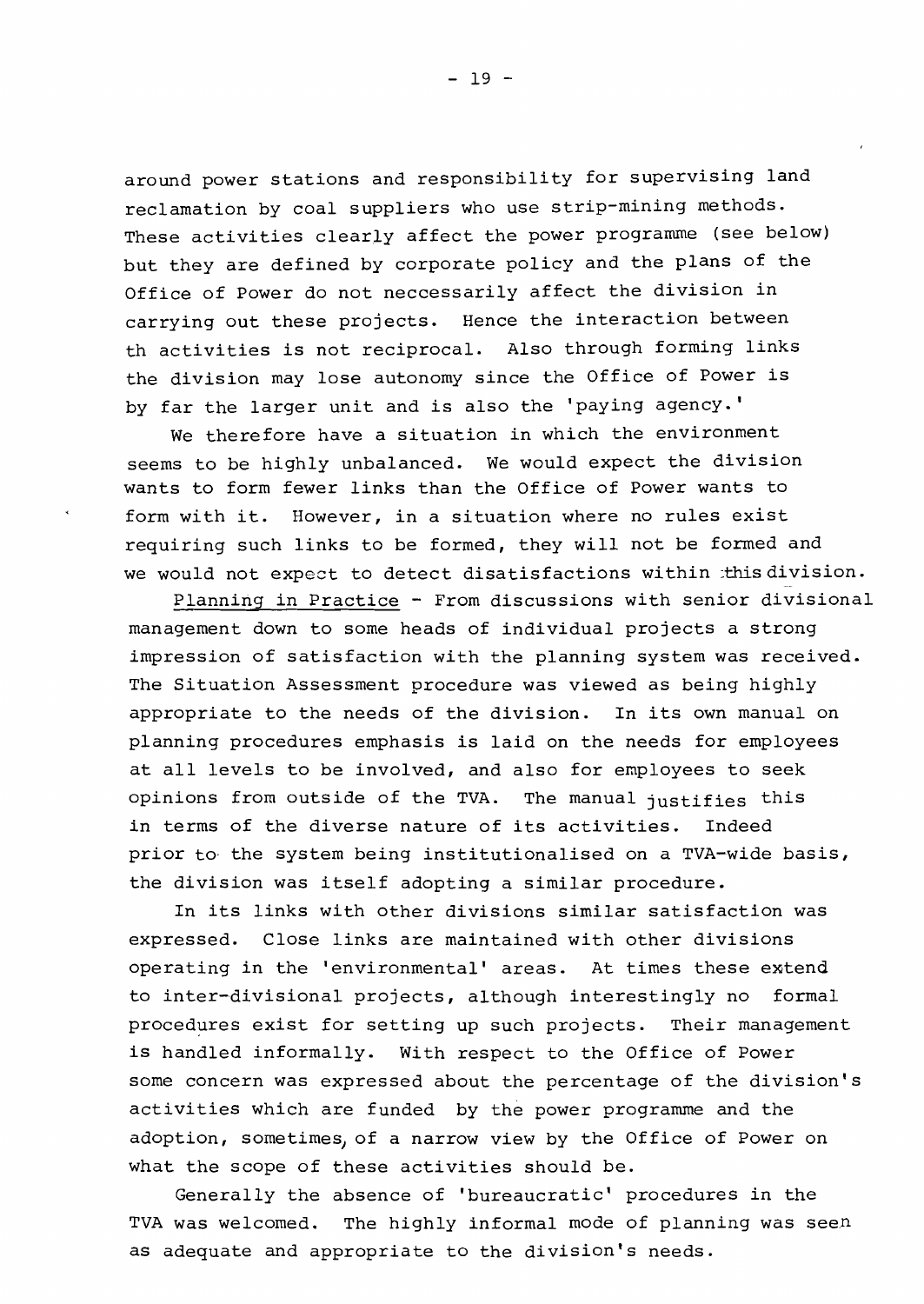5.2.2. The Office of Power: Nature of Workload and Environment The Office of Power is <sup>a</sup> multi-divisional unit concerned with the power programme. It is responsible both for generation and transmission of electricity, and for planning new capacity to meet future demand. <sup>A</sup> primary objective is to ensure that power is sold at the lowest possible rate.

Although <sup>a</sup> power system is very complicated from the engineering point of view, in our sense of the word it is not a complex technology. Most of the operating decisions that must be made and some aspects of planning are routine in nature. Rules will have been established to deal with the range of contingencies which are likely to occur. Like other large power utilities the Office of Power is characterised by its high use of computer based models many of which can be used directly in decisionmaking. Such models can be used to integrate much of the work of different parts of the Office. Hence, human discretion in dealing with uncertainty or new situations is far less evident than in the previous case.

The Office's main interaction with its external environment arises through provision of electricity. The TVA does not itself supply end users but distributes to local distribution companies. This environment consists of a limited number of organised groups which the Office of Power directly affects, and it is <sup>a</sup> routine interaction. These characteristics we have noted as being suggestive of a simple environment.

Although the Office does need in its planning to consider future demands for electricity, and there 'are many millions of individual users who may all act differently, in reality adequate models exist to forecast future demands.

The corporate environment of TVA takes in almost all of the other divisions. For Some activities, e.g. station construction and control of water release for hydrogeneration the interactions are so primary that formal links  $_{\text{do}}$  exist relating to planning and operation with the responsible divsions.

However, with many other divisions the relationship is one in which these other divisions are undertaking development or investigative work which in the present or future will constrain the area in which the Office of Power can freely

 $- 20 -$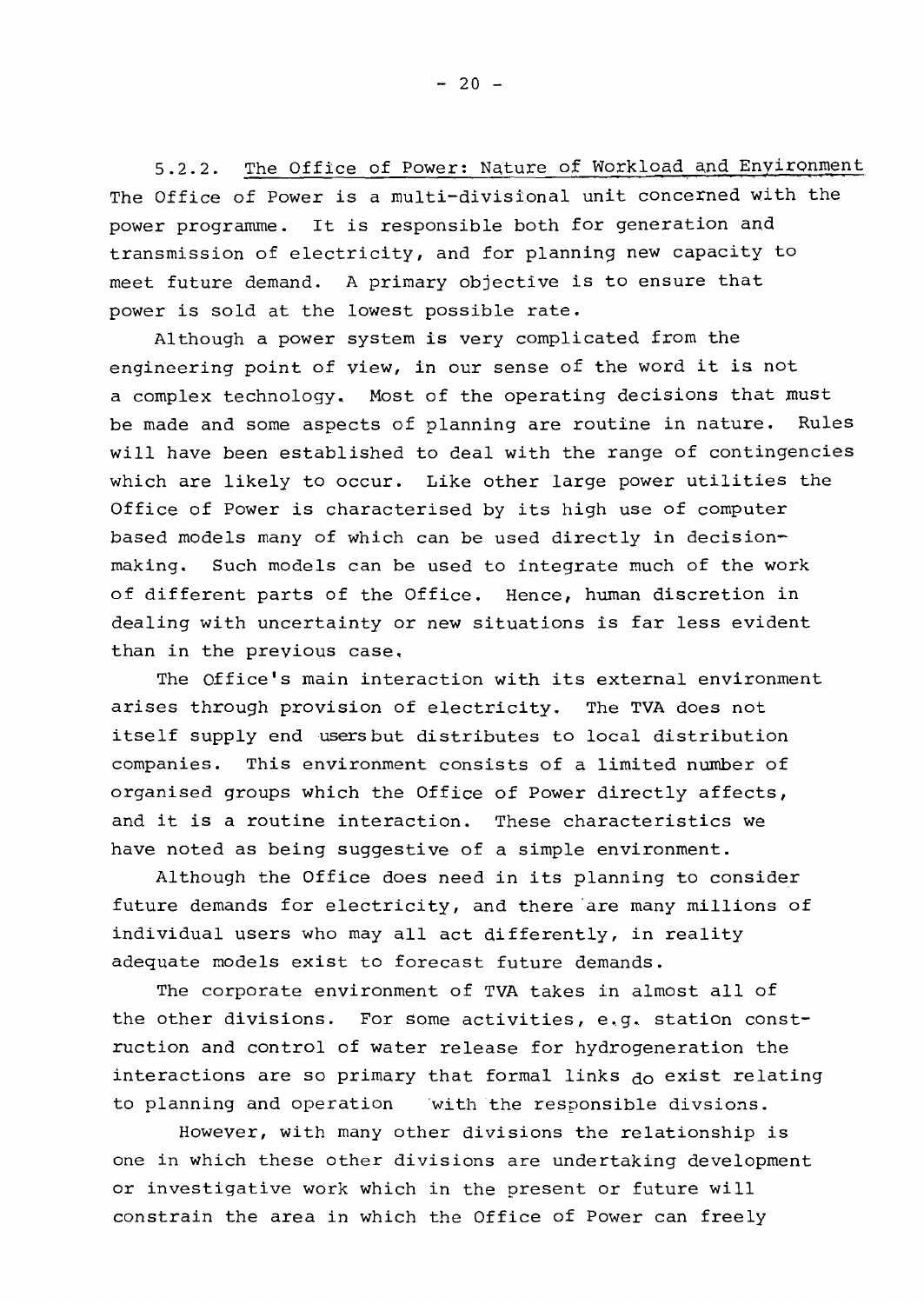operate. In one way or another these activities all relate to the quality of the physical environment. They are charged to the power programme and their outputs can possibly increase costs of power generation but the projects are generated and controlled largely by the other divisions. The Division'of Forestry, Fisheries and Wildlife Development is one of these. Following <sup>a</sup> similar argument to that applied to this case one can expect that the Office of Power finds itself in an unbalanced corporate environment in which linkages will not arise spontaneously to the extent that it would wish.

Planning in Practice - At the time this Office was visited it was suffering through problems due to the rise in price of coal, problems with the introduction of nuclear capacity and much reduced future demand forecasts - all of which directly or indirectly act to increase the cost of <sup>a</sup> unit of electricity generated. It was, therefore, to be expected that it would be especially sensitive to added problems that it perceived as arising through having to follow TVA procedures. Its links with other divisions provide one example of this. Self-coordination was felt not to be working and worries were expressed that insufficient balancing occured between TVA power objectives and some of its environmental ones. Other divisions were said at times to generate projects which added unneccessarily to power costs, and that these projects go ahead without sufficient opportunity for the Office to comment. The Situation Assessment produced at this time contained instances of this. In fact some moves have been taken to strengthen 'self-coordinaion' as it relates to this type of project. Other divisions are now required to submit projects charged to the power programme. However, it is still not clear what sanctions could be used against divisions which do not comply. Nor do conflict resolution mechanisms seem to have been built-in to the strengthened procedure.

In its internal planning the Office follows through an essentially bottom-up procedure. No central planning unit exists and although model systems are being developed which would allow central planning to operate there were no current plans to form such a unit. However, some problems are recognised with the bottom-up procedure. <sup>A</sup> Situation Assessment is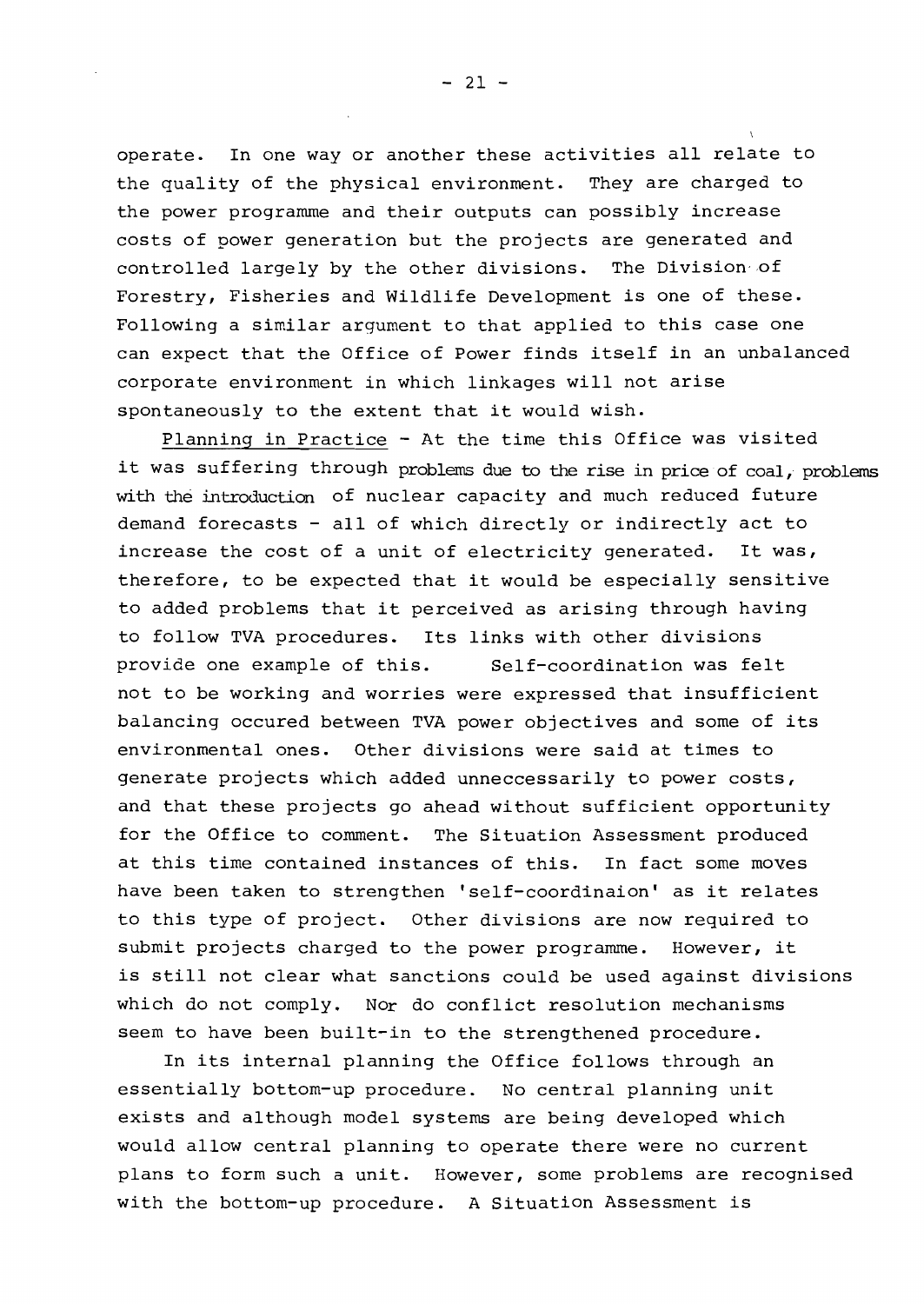produced and many levels in the Office are asked to contribute. But we were told that the results of extensive participation are somewhat disappointing and produce relatively little. Some disaffection with the procedure by employees was mentioned but we were not able to confirm this. It was said that despite the bottom-up procedures much of the substance of the plan of the Office was generated at <sup>a</sup> senior level.

We find in the Office a curious contrast between form and substance. The form of planning is bottom-up, the substance seems to be largely top-down. And we find also some resistance to adopting forms which make the top-down mode more explicit and perhaps more efficient, for example, through setting up of <sup>a</sup> central planning unit.

5.3. Conclusions of TVA

The empirical evidence from TVA, although largely unstructured and qualitative, seems to support fully the propositions made in Section 4.

The bottom-up system is meeting the needs of the complex technology and environment of the Division of Forestry, Fisheries and Wildlife Development, but not of the much simpler environment and technology of the Office of Power. Moreover the unbalanced corporate environment the Office of Power finds itself in has left it unable to achieve <sup>a</sup> satisfactory integration of its plans with those of other divisions. Curiously, despite the perceived lack of appropriateness of the planning system it uses, we found no plans to re-organise the form of planning although developments in the modelling field would support this. No tangible reasons could be found for this reluctance  $-$  it was said to be not how TVA operates. In fact the ideas we have developed in Section 3.3 are essentially consistent with this; there is <sup>a</sup> need for some degree of corporate wide consistency.

However, given such <sup>a</sup> need it is reasonable to speculate on why the corporate system should be so different from one which meets the needs of the Office which forms such a large part of the total operation.

One reason may be that central planning systems are not universally accepted as legitimate in the US setting. While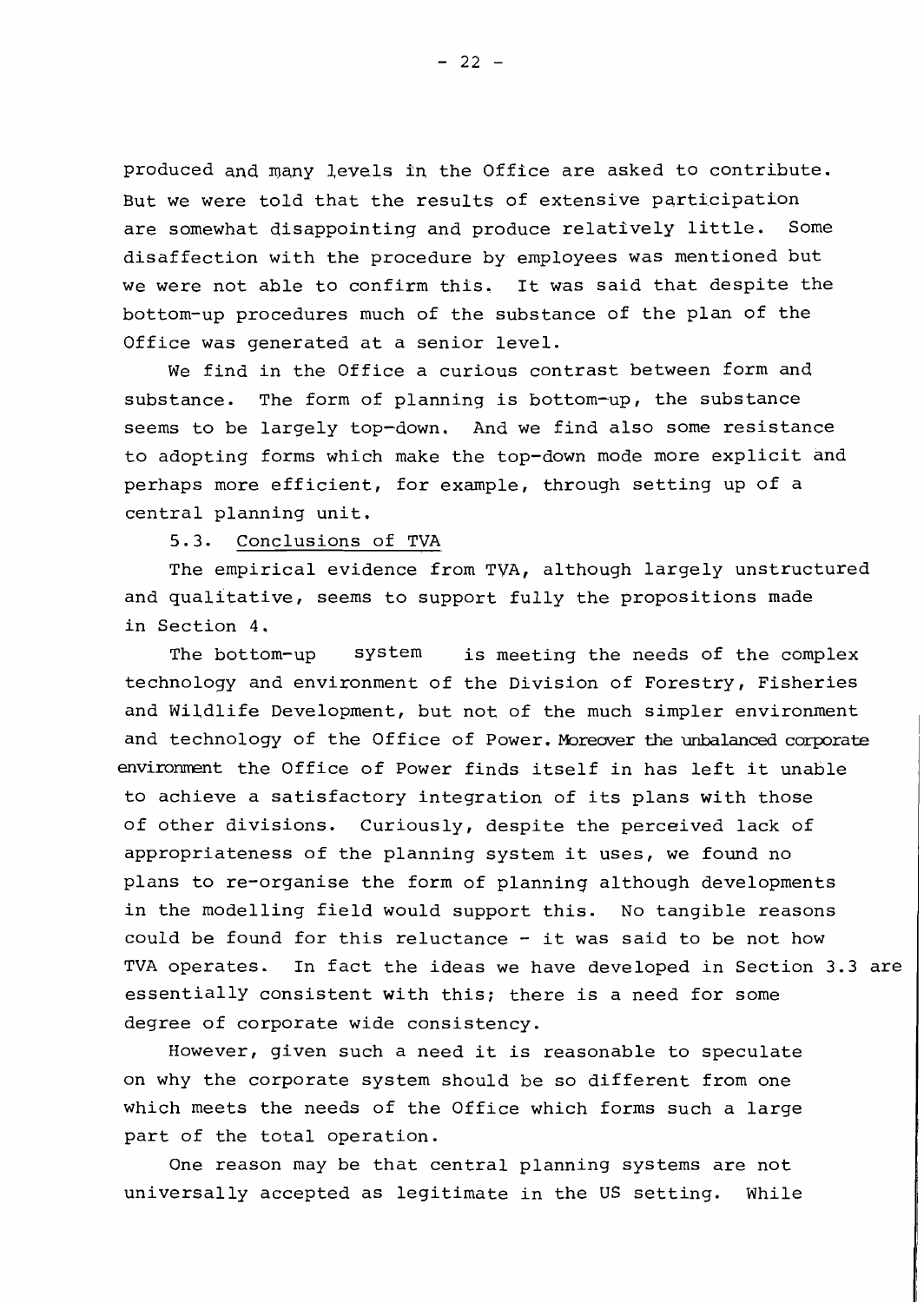<sup>a</sup> private power utility may not be bound by this, <sup>a</sup> federal multi-purpose agency in <sup>a</sup> somewhat sensitive political position may have to.

Another reason could be the view held by top management of the corporation of what TVA is essentially about. There is certainly <sup>a</sup> strong reaction against the proposition that TVA has become just another power producer. The design of systems clearly most suited to its non-power activities could be an unconscious rejection of this proposition which is so much supported by a narrow look at, say, sources of the TVA funds.

Yet another reason could be that TVA policy makers perceive the costs (in efficiency, adaptation, staff motivation) of •under-centralising' and much less than the costs of 'overcentralising. Since not all needs can be met by one system, the system used may be thought of as the best compromise.  $\cdot$  The present state of knowledge in organisation science does not allow us to test this hypothesis - a gap that will be discussed in the overall conclusions to this paper.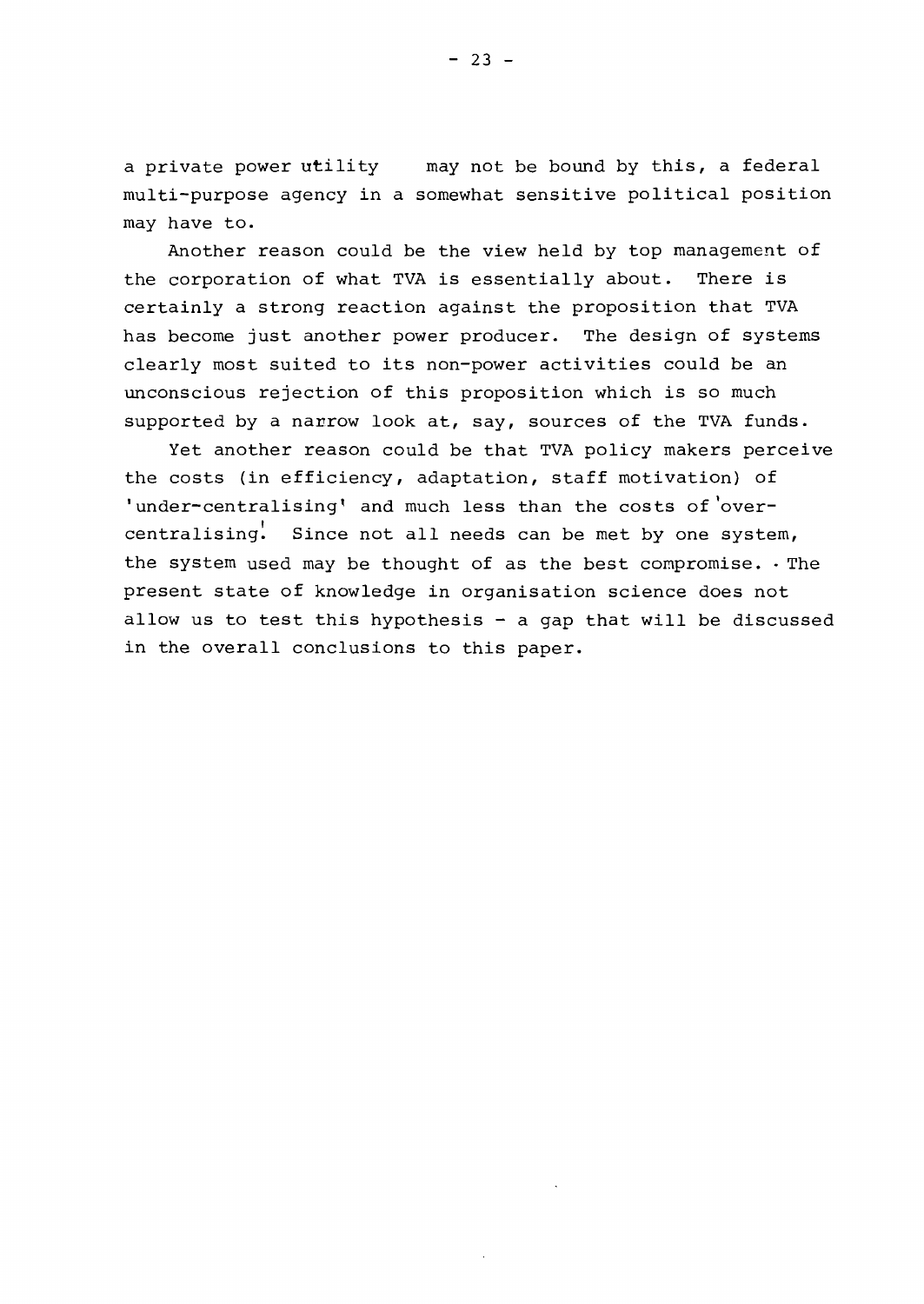## 6. Conclusions

The work carried out has indicated the usefullness of using the concepts of technology, environmental complexity and balance in understanding the organization of planning systems. For organizations having <sup>a</sup> fairly uniform technology and environment these concepts could be of value in organization design. However where technology and environment are not uniform across the organization,'s activities we have found some support for the proposition that the form used involves <sup>a</sup> complex trade-off. Organization science cannot contribute to this trade-off until it progresses beyond qualitative analysis to provide some measure of the costs involved with different types of mal-adaptation - in this case 'overcentralization' of planning as against 'undercentralization'. Such measures do not appear to be in sight.

The discussion here has been limited to <sup>a</sup> fairly simple organizational system, where the subsystems are divisions within a corporate structure. For many important problems no such simple organizational system exists. In cases of energy system management, environmental management and regional development ( to list some important examples) the organizational subsystems will generally not belong to one corporate structure, and no single body may have overall planning responsibility. We are then faced not only with subsystem-system interfaces, but with interfaces between different elements at the same system level. However despite the added difficulties this presents for analysis the ideas presented in this paper would appear to be equally relevant. The application of them particularly to the regional development context forms <sup>a</sup> part of current IIASA research concerned with organization for integrated regional development. [8,9,10]